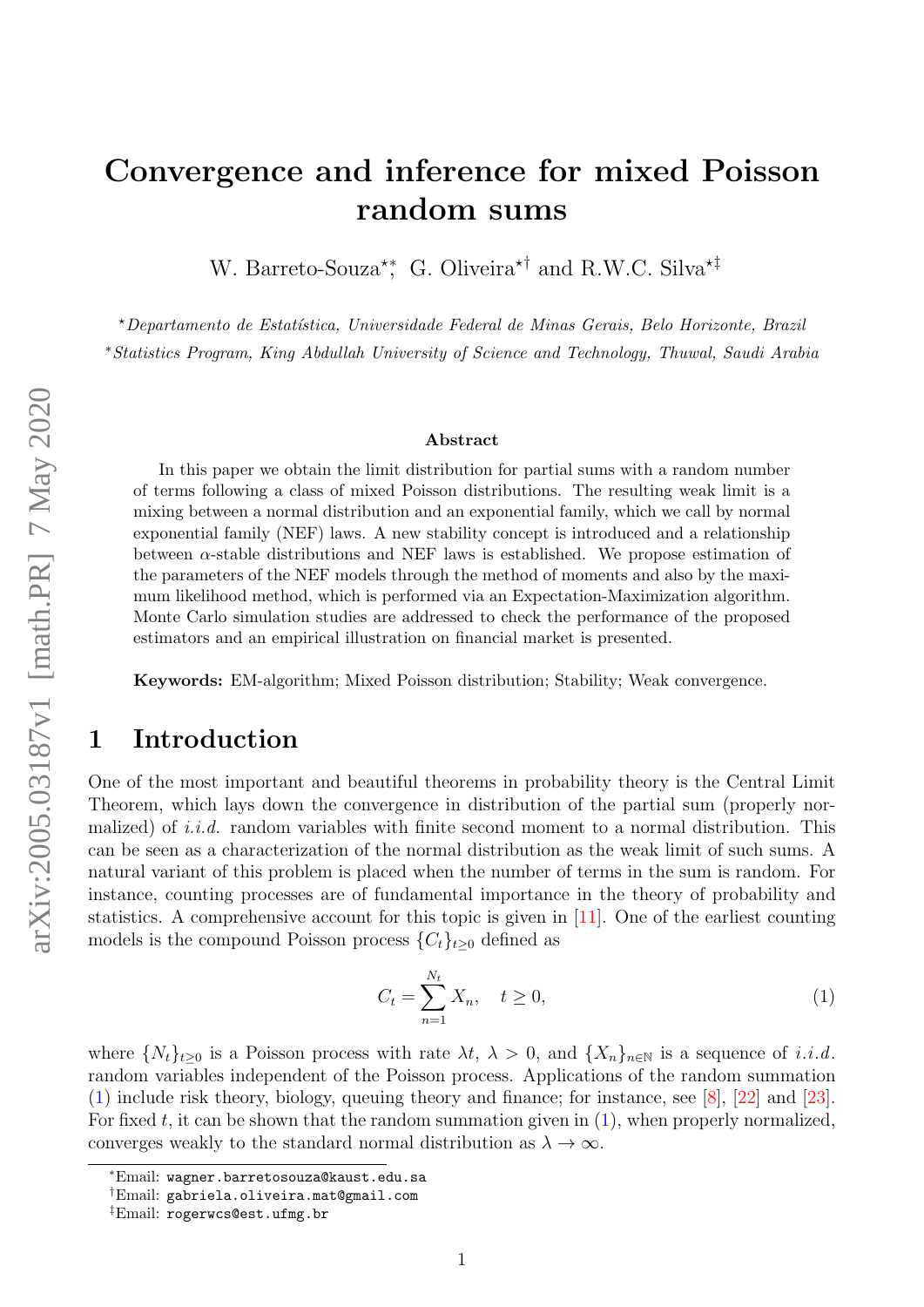Another important quantity is the geometric random summation defined as

$$
S_p = \sum_{n=1}^{\nu_p} X_n,
$$

where  $\nu_p$  is a geometric random variable with probability function  $P(\nu_p = k) = (1-p)^{k-1}p$ ,  $k =$  $1, 2, \ldots$ , and  $\{X_n\}_{n \in \mathbb{N}}$  is a sequence of *i.i.d.* random variables independent of  $\nu_p$ , for  $p \in (0, 1)$ . Geometric summation has a wide range of applications such as risk theory, modeling financial asset returns, insurance mathematics and others, as discussed in [\[13\]](#page-21-3).

In [\[24\]](#page-21-4) it is shown that if  $X_n$  is a positive random variable with finite mean, then  $pS_p$ converges weakly to an exponential distribution as  $p \to 0$ . If the  $X_n$ 's are symmetric with  $E(X_1) = 0$  and finite second moment, then there exists  $a_p$  such that  $a_p S_p$  converges weakly to a Laplace distribution when  $p \to 0$ . If  $X_n$  has an asymmetric distribution, it is possible to show that the geometric summation properly normalized converges in distribution to the asymmetric Laplace distribution. These last two results and their proofs can be found in [\[18\]](#page-21-5).

The purpose of the present paper is to study the random summation with mixed Poisson number of terms. For a review about mixed Poisson distributions see  $[14]$ . In  $[10]$  it is shown that the mixed Poisson (MP) random sum converges weakly to a scale mixture of normal distributions (see [\[28\]](#page-21-8) for a definition of such mixture) by assuming that the sequence  $\{X_n\}_{n\geq 1}$  is *i.i.d.* (with  $E(X_1) = 0$  and  $Var(X_1) = 1$ ) and that there exists  $\delta > 0$  such that  $E(|X_1|^{2+\delta}) < \infty$ . This last assumption is necessary since the main interest in that paper is to find a Berry-Eessen type bound for the weak convergence. The study of accuracy for the convergence of MP random sums is also considered in [\[16\]](#page-21-9), [\[15\]](#page-21-10) and [\[26\]](#page-21-11). Limit theorems for random summations with a negative binomial or generalized negative binomial (which are MP distributions) number of terms, with applications to real practical situations, are addressed in [\[6\]](#page-20-1), [\[27\]](#page-21-12) and [\[17\]](#page-21-13).

Our chief goal in this paper is to explore mixed Poisson random summations under different assumptions compared to those in previous works in the literature, since our aims here are also different. We assume that the number of terms follows the MP class of distributions proposed in [\[4\]](#page-20-2) and [\[5\]](#page-20-3). This class contains the negative binomial and Poisson inverse-Gaussian distributions as particular cases. Further, we assume that the sequence  $\{X_n\}_{n\geq 1}$  is *i.i.d.* with non-null mean and finite second moment. We do not require more than finite second moment, in contrast to the work in [\[10\]](#page-21-7). Under these conditions, we show that the weak limit of a MP random sum belongs to a class of normal variance-mean mixtures (see [\[2\]](#page-20-4) for a definition of this kind of distribution) driven by a latent exponential family. We call this new class of distributions by normal-exponential family (in short NEF). In particular, this class contains the normal inverse-Gaussian (NIG) distribution introduced in [\[2\]](#page-20-4) as a special case. Therefore, this provides a new characterization for the NIG law.

Another contribution of this paper is the introduction of the new mixed Poisson stability concept, which includes the geometric stability (see [\[19,](#page-21-14) [21\]](#page-21-15)) as a particular case. We also provide a theorem establishing a relationship between our proposed MP stability and the  $\alpha$ stable distributions.

The statistical contribution of our paper is the inferential study on the limiting class of distributions, which is of practical interest. We propose estimation of the parameters of the NEF models through the method of moments and also by the maximum likelihood method, which is performed via an Expectation-Maximization (EM) algorithm (see [\[7\]](#page-20-5)).

The paper is organized in the following manner. In Section [2](#page-2-0) we show that the mixed Poisson random sums converges weakly, under some mild conditions, to a normal variance-mean mixture. Further, we define a new concept called mixed Poisson stability, which generalizes the well-known geometric stability. Properties of the limiting class of NEF distributions are explored in Section [3.](#page-7-0) Inferential aspects of the NEF models are addressed in Section [4.](#page-9-0)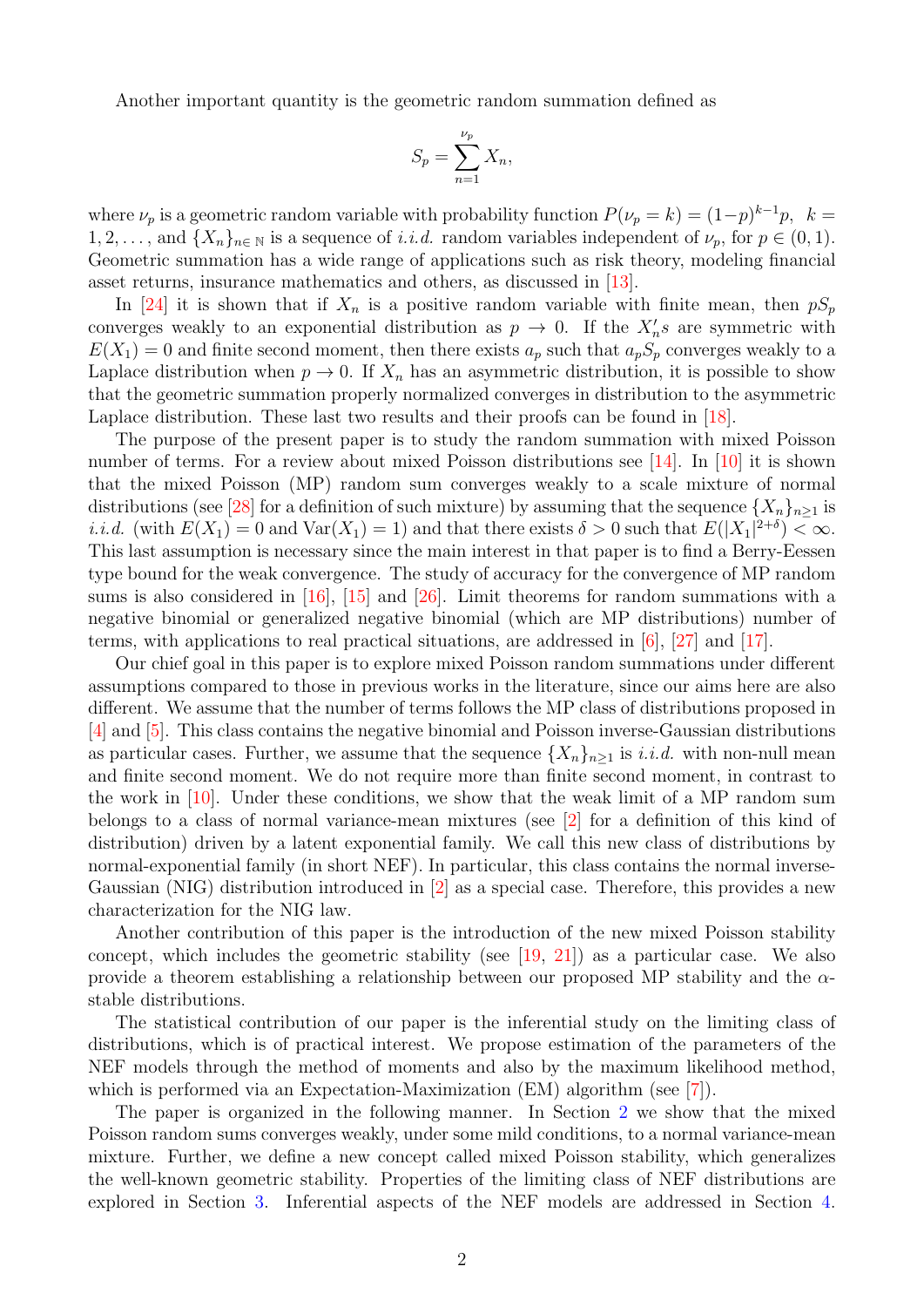In Section [5](#page-15-0) we present Monte Carlo simulations to check the finite-sample behavior of the proposed estimators. A real data application is presented in Section [6.](#page-18-0)

#### <span id="page-2-0"></span>2 Weak convergence and stability

In this section we provide the main probabilistic results of the paper. To do this, we first present some preliminaries about the mixed Poisson distributions considered here. Then, we establish the weak convergence for mixed Poisson summations and based on this we introduce a new stability concept.

#### 2.1 Weak limit of mixed Poisson random sums

A mixed Poisson distribution is a generalization of the Poisson distribution which is constructed as follows.

**Definition 2.1.** Let  $W_{\phi}$  be a strictly positive random variable with distribution function  $G_{\phi}(\cdot)$ , where  $\phi$  denotes a parameter associated to G. We will later assume  $W_{\phi}$  belongs to a particular exponential family of distributions. Let  $N|W_{\phi} = w \sim Poisson(\lambda w)$ , for  $\lambda > 0$ . In this case we say that N follows a mixed Poisson distribution. Its probability function assumes the form

$$
P(N = n) = \int_0^\infty \frac{e^{-\lambda w} (\lambda w)^n}{n!} dG_\phi(w), \quad \text{for} \quad n \in \mathbb{N} \equiv \{0, 1, 2, \ldots\}.
$$

For instance, if  $W_{\phi}$  is assumed to be gamma or inverse-Gaussian distributed, then N is negative binomial or Poisson inverse-Gaussian distributed, respectively.

We consider the class of mixed Poisson distributions introduced in [\[5\]](#page-20-3), which is defined by assuming that  $W_{\phi}$  is a continuous positive random variable belonging to the exponential family of distributions. This family was also considered in a survival analysis context in [\[4\]](#page-20-2). We assume that there exist a  $\sigma$ -finite measure  $\nu$  such that the probability density function (pdf) of  $W_{\phi}$  with respect to  $\nu$  is

<span id="page-2-2"></span>
$$
f_{W_{\phi}}(w) = \exp\{\phi[w\xi_0 - b(\xi_0)] + c(w;\phi)\}, \quad w > 0, \quad \phi > 0,
$$
\n(2)

where  $b(\cdot)$  is continuous, three times differentiable and  $\xi_0$  is such that  $b'(\xi_0) = 1$  and  $c(\cdot, \cdot)$ :  $\mathbb{R}^+ \times \mathbb{R}^+ \to \mathbb{R}$ . In this case,  $E(W) = b'(\xi_0) = 1$  and  $Var(W) = \phi^{-1}b''(\xi_0)$ . For more details about this class of distributions we refer the reader to [\[5\]](#page-20-3).

From now on we adopt the following notation: for any random variable X we write  $\psi_X(t)$  for its characteristic function (ch.f.). We write  $W_{\phi} \sim \text{EF}(\phi)$  for  $W_{\phi}$  belonging to the exponential family and  $N_{\lambda} \sim \text{MP}(\lambda, W_{\phi})$ , making clear the mixture distribution involved; we also denote  $N_{\lambda} \sim MP(\lambda, \phi)$  when the latent variable is not important for the discussion in question. Let  $S_{\lambda} \equiv X_1 + X_2 + \cdots + X_{N_{\lambda}}$ , where  $N_{\lambda} \sim MP(\lambda, W_{\phi})$  as before and  $S_{\lambda} \equiv 0$  when  $N_{\lambda} = 0$ . Throughout the text  $\{X_n\}_{n\in\mathbb{N}}$  will always be a sequence of *i.i.d.* random variables independent of  $N_{\lambda}$ .

Before we can state our main result we need an extra observation. In [\[25\]](#page-21-16) the author provides a characterization of the exponential familty with a single natural parameter  $\theta$  in terms of its characteristic function. In that paper,  $T_{\theta}$  belongs to this family if there exists a  $\sigma$ -finite measure  $\nu$  such that the pdf of  $T_{\theta}$  with respect to  $\nu$  is of the form

<span id="page-2-1"></span>
$$
f_{T_{\theta}}(y) = \exp[\theta y + Q(\theta) + R(y)], \quad y \in \mathbb{S}, \tag{3}
$$

where  $\mathbb S$  is the support of the distribution. The following theorem appears in [\[25\]](#page-21-16) and plays an important role in this paper.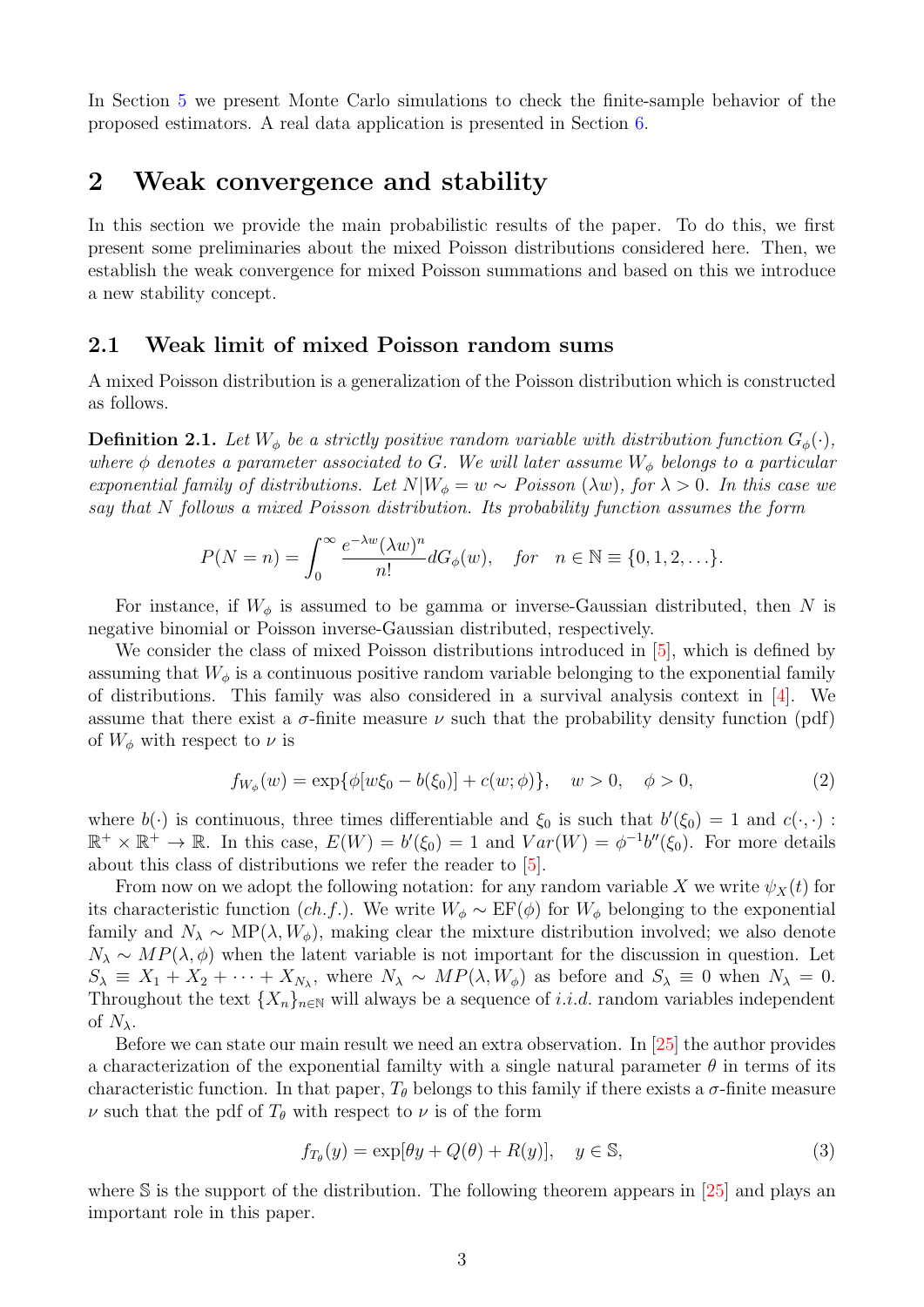<span id="page-3-0"></span>**Theorem 2.1** (Sampson, A.R.). Let  $\{T_{\theta}, \theta \in (a, b)\}\)$  be a family of random variables such that [\(3\)](#page-2-1) holds and  $E(T_{\theta}) \equiv g(\theta)$ . Then for  $\theta \in (a, b)$  the characteristic function of  $T_{\theta}$  exists and is given by

$$
\psi_{T_{\theta}}(t) = \exp[G(\theta + it) - G(\theta)], \quad t \in (a - \theta, b - \theta),
$$

where  $G(z)$  is the analytic extension to the complex plane of  $\int g(w)dw$ .

We are ready to state the main result of this section.

<span id="page-3-3"></span>**Theorem 2.2.** Let  $N_{\lambda} \sim MP(\lambda, W_{\phi})$ ,  $\{X_n\}_{n\in\mathbb{N}}$  a sequence of i.i.d. random variables with  $E(X_1) = \mu \in \mathbb{R}$  and  $Var(X_1) = \sigma^2 > 0$ . There exist numbers  $a_{\lambda} = \frac{1}{\sqrt{\lambda}}$  $\frac{1}{\overline{\lambda}}$  and  $d_{\lambda} = \mu \left( \frac{1}{\sqrt{2}} \right)$  $\frac{1}{\overline{\lambda}}-1\Big)$ such that

<span id="page-3-4"></span>
$$
\widetilde{S}_{\lambda} = a_{\lambda} \sum_{i=1}^{N_{\lambda}} (X_i + d_{\lambda}) \xrightarrow[\lambda \to \infty]{d} Y,
$$

where  $Y$  is a random variable with  $ch.f.$ 

$$
\psi_Y(t) = \exp\left[-\phi \left\{ b(\xi_0) - b \left[ \xi_0 + \phi^{-1} \left( it\mu - \frac{t^2 \sigma^2}{2} \right) \right] \right\} \right].
$$
 (4)

*Proof.* First note that [\(2\)](#page-2-2) can be written in the form of [\(3\)](#page-2-1) by taking  $\theta = \phi \xi_0$ . It follows from Theorem [2.1](#page-3-0) that the *ch.f.* of  $W_{\phi}$  is given by

<span id="page-3-2"></span><span id="page-3-1"></span>
$$
\psi_{W_{\phi}}(t) = \exp\left\{-\phi \left[b(\xi_0) - b\left(\xi_0 + \frac{it}{\phi}\right)\right]\right\}, \ t \in \mathbb{R}.
$$
 (5)

From [\(5\)](#page-3-1), we immediately obtain that

$$
\psi_{N_{\lambda}}(t) = \psi_{W_{\phi}}[\lambda(e^{it} - 1)] = \exp\left\{-\phi\left[b(\xi_0) - b\left(\xi_0 + \frac{i}{\phi}\lambda\left(e^{it} - 1\right)\right)\right]\right\}, \quad t \in \mathbb{R}.
$$
 (6)

The Tower Property of conditional expectations gives

$$
\psi_{\widetilde{S}_{\lambda}}(t) = E\left[E\left(\exp\left\{it\left(a_{\lambda}\sum_{i=1}^{N_{\lambda}}(X_i + d_{\lambda})\right)\right\} \middle| N_{\lambda}\right)\right].
$$

Let  $G_{N_{\lambda}}(\cdot)$  denote the probability generating function of  $N_{\lambda}$ . Then, we use [\(6\)](#page-3-2) to obtain

$$
\psi_{\widetilde{S}_{\lambda}}(t) = G_{N_{\lambda}}\left(\psi_{X_{1}-\mu}\left(\frac{t}{\sqrt{\lambda}}\right)e^{i\frac{\mu}{\lambda}t}\right) = \psi_{N_{\lambda}}\left(\frac{1}{i}\log\left\{\psi_{X_{1}-\mu}\left(\frac{t}{\sqrt{\lambda}}\right)e^{i\frac{\mu}{\lambda}t}\right\}\right)
$$

$$
= \exp\left[-\phi\left\{b(\xi_{0}) - b\left[\xi_{0} + \frac{i\lambda}{\phi}\left(\psi_{X_{1}-\mu}\left(\frac{t}{\sqrt{\lambda}}\right)e^{i\frac{\mu}{\lambda}t} - 1\right)\right]\right\}\right].
$$

Taking  $\lambda \to \infty$  and applying L'Hôpital's rule twice (in the second-order derivative we are using the assumption of finite variance of of the sequence  $\{X_n\}$  we obtain

$$
\lim_{\lambda \to \infty} \psi_{\tilde{S}_{\lambda}}(t) = \exp \left[ -\phi \left\{ b(\xi_0) - b \left[ \xi_0 + \phi^{-1} \left( it\mu - \frac{t^2 \sigma^2}{2} \right) \right] \right\} \right] \equiv \psi_Y(t), \ \forall \ t \in \mathbb{R}.
$$

A special case of Theorem [2.2](#page-3-3) is obtained when the sequence of random variables has nullmean.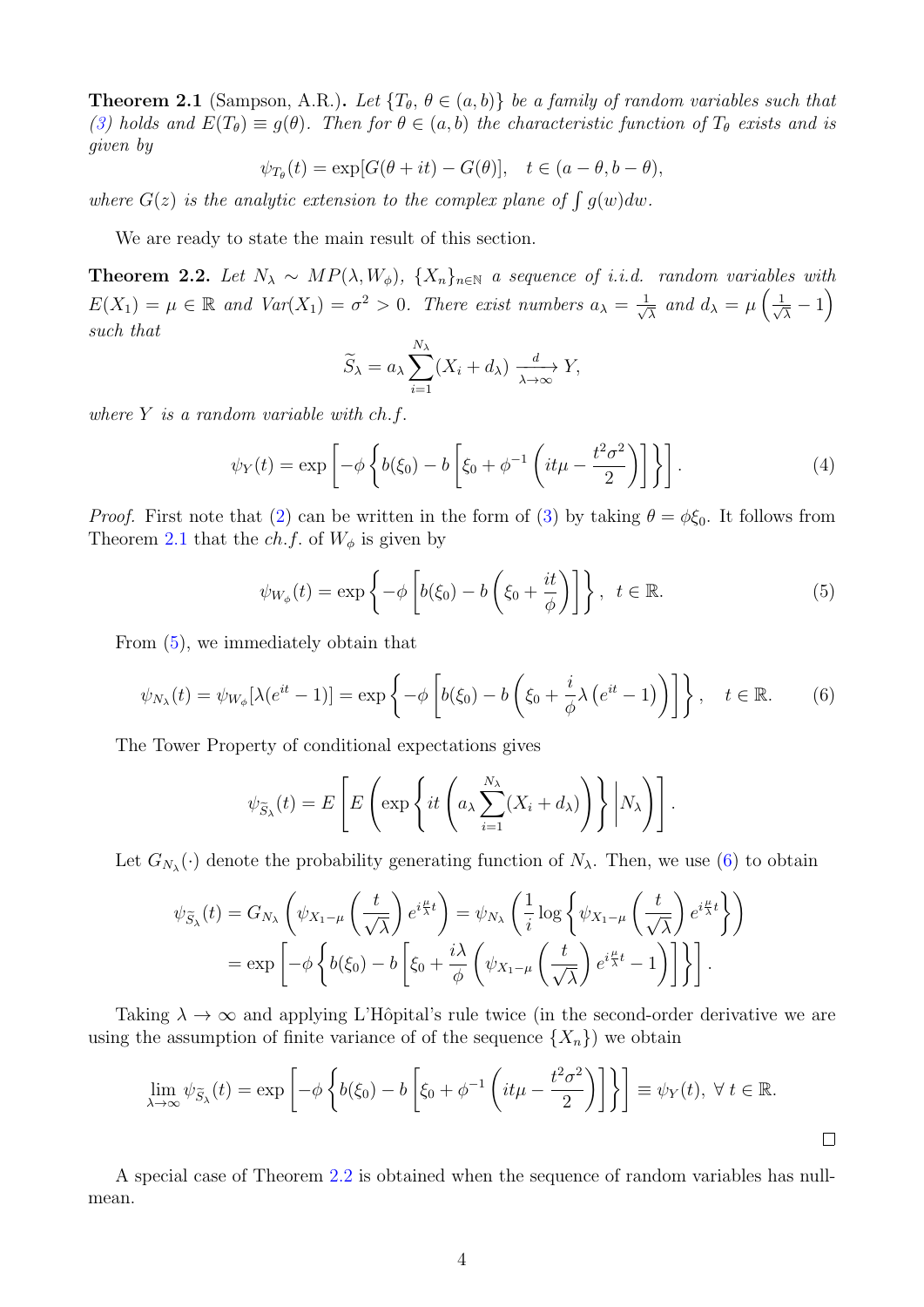Corollary 2.3. Let  $N_{\lambda} \sim MP(\lambda, W_{\phi})$ ,  $\{X_n\}_{n\in \mathbb{N}}$  a sequence of i.i.d. random variables with  $E(X_1) = 0$  and  $Var(X_1) = 1$ . Then,  $\lim_{\lambda \to \infty} \psi_{\widetilde{S}_{\lambda}}(t) = \psi_{W_{\phi}}\left(-\frac{t^2}{2}\right)$  $\left(\frac{t^2}{2}\right)$ , for  $t \in \mathbb{R}$ .

Before we move on to more theoretical results, let us present a few examples.

<span id="page-4-0"></span>**Example 1.** If  $N_{\lambda}$  has negative binomial distribution with parameters  $\lambda$  and  $\phi = 1$ , then  $b(\theta) = -\log(-\theta), \xi_0 = -1$  and  $c(w; 1) = 0$ . From Theorem [2.2,](#page-3-3) it follows that

$$
\psi_Y(t) = \frac{1}{1 - \frac{t^2 \sigma^2}{2} - t\mu}, \quad t \in \mathbb{R}.
$$

This is the ch.f. of an asymmetric Laplace distribution with parameters  $\mu \in \mathbb{R}$  and  $\sigma^2 \geq 0$ , denoted here by  $AL(\mu, \sigma^2)$ . In other words,  $\widetilde{S}_\lambda \stackrel{d}{\rightarrow} AL(\mu, \sigma^2)$  as  $\lambda \rightarrow \infty$ .

In Example [1,](#page-4-0) we have that the density function of  $Y$  can be expressed in terms of the parameterization given in  $[18]$ , *i.e.*,

$$
f_Y(y)=\frac{\sqrt{2}}{\sigma}\frac{\kappa}{1+\kappa^2}\left\{\begin{array}{l} \exp\left(-\frac{\sqrt{2}\kappa}{\sigma}|y|\right), \ \text{ for } \ \ y\geq 0, \\ \exp\left(-\frac{\sqrt{2}}{\sigma\kappa}|y|\right), \ \text{ for } \ \ y<0, \end{array}\right.
$$

where  $\kappa =$  $\frac{\sqrt{2\sigma^2+\mu^2}-\mu}{\sqrt{2}\sigma}$  is the skewness parameter.

Example 2. We say a random variable Z has normal inverse-Gaussian distribution with parameters  $\alpha$ ,  $\beta$ ,  $\gamma$  and  $\delta$ , and write  $X \sim NIG(\alpha, \beta, \gamma, \delta)$ , if its ch.f. is given by

$$
\psi_Z(t) = \exp\left\{\delta[\sqrt{\alpha^2 - \beta^2} - \sqrt{\alpha^2 - (\beta + it)^2}] + \gamma it\right\}, \ t \in \mathbb{R}.
$$

See [\[2\]](#page-20-4) for more details on this distribution. Now, if  $N_{\lambda}$  has Poisson inverse-Gaussian distribution with parameters  $\lambda$  and  $\phi$  ( $N_\lambda \sim PIG(\lambda, \phi)$ ), then  $b(\theta) = -\sqrt{(-2\theta)}$  and  $\xi_0 = -\frac{1}{2}$  $rac{1}{2}$ . Using again Theorem [2.2,](#page-3-3) we get

$$
\psi_Y(t) = \exp\left\{\phi\left(1 - \sqrt{1 - \phi^{-1}(t^2\sigma^2 + 2t\mu)}\right)\right\}.
$$

This is the ch.f. of a random variable with normal inverse-Gaussian distribution with param $eters \alpha = \sqrt{\frac{\phi}{\sigma^2} + \frac{\mu^2}{\sigma^4}}$  $\frac{\mu^2}{\sigma^4},\,\beta=\frac{\mu}{\sigma^2}$  $\frac{\mu}{\sigma^2}$ ,  $\gamma = 0$  and  $\delta =$ √  $\overline{\phi}\sigma$ . Therefore,  $\widetilde{S}_{\lambda} \stackrel{d}{\longrightarrow} NIG\left(\sqrt{\frac{\phi}{\sigma^2} + \frac{\mu^2}{\sigma^4}}\right)$  $\frac{\mu^2}{\sigma^4}, \frac{\mu}{\sigma^2}$  $\frac{\mu}{\sigma^2}$ , 0,  $\sqrt{\phi}\sigma$ as  $\lambda \to \infty$ .

The above examples provide characterizations for the Laplace and NIG distributions as weak limits of properly normalized mixed Poisson random sums.

#### 2.2 Mixed Poisson-stability

In this section we introduce the notion of a stable mixed Poisson distribution. Our aim is to characterize such a distribution in terms of its  $ch.f$ . We start with the following definition.

<span id="page-4-1"></span>Definition 2.2. A random variable Y is said to be mixed Poisson stable (MP-stable) with respect to the summation scheme, if there exist a sequence of i.i.d. random variables  $\{X_n\}_{n=1}^{\infty}$ , a mixed Poisson random variable  $N_\lambda$  independent of all  $X_i$ , and constants  $a_\lambda > 0$ ,  $d_\lambda \in \mathbb{R}$  such that

<span id="page-4-2"></span>
$$
a_{\lambda} \sum_{i=1}^{N_{\lambda}} (X_i + d_{\lambda}) \stackrel{d}{\to} Y,
$$
 (7)

when  $\lambda \to \infty$ . If  $d_{\lambda} = 0$ , we say Y is strictly mixed Poisson stable.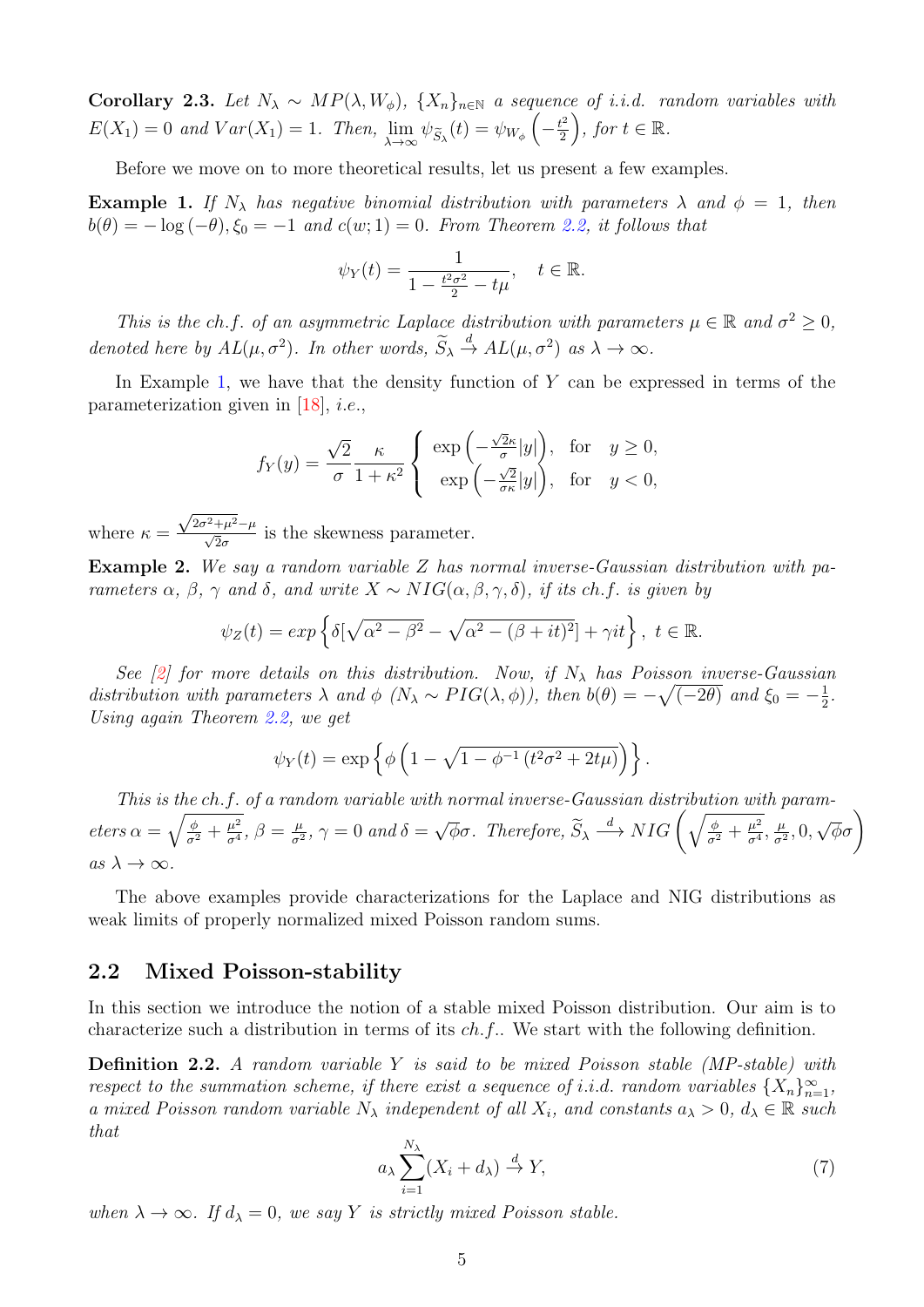One of the most important objects in the theory of stable laws is the description of domains of attraction of stable laws. The definition of a domain of attraction is as follows.

**Definition 2.3.** Let  $\{X_i\}_{i\in\mathbb{N}}$  be a sequence of i.i.d. random variables with distribution function F and let  $\{S_n, n \geq 1\}$  be the partial sums. We say that F belongs to the domain of attraction of a (non-degenerate) distribution G if there exist normalizing sequences  $\{a_n\}_{n\in\mathbb{N}}$   $(a_n > 0)$  and  ${d_n}_{n\in\mathbb{N}}$  such that

<span id="page-5-2"></span>
$$
\frac{S_n - d_n}{a_n} \xrightarrow[n \to \infty]{} G.
$$

We denote  $F \in \mathcal{D}(G)$ .

It turns out that G possesses a domain of attraction if, and only if, G is a stable distribution (see Theorem 3.1, Chapter 9 in [\[12\]](#page-21-17)). The following theorem gives a characterization of MPstable distributions in terms of its ch.f..

<span id="page-5-3"></span>**Theorem 2.4.** Assume the sequence  $\{X_n\}_{n=1}^{\infty}$  is according to Definition [2.2](#page-4-1) and that its distribution function F satisfies  $F \in \mathcal{D}(G)$  for some  $\alpha$ -stable distribution G. Then, Y is PM-stable if and only if its ch.f.  $\psi_Y$  is of the form

<span id="page-5-0"></span>
$$
\psi_Y(t) = \exp\left\{-\phi \left[b(\xi_0) - b\left(\xi_0 + \frac{1}{\phi}\log\Psi(t)\right)\right]\right\},\tag{8}
$$

where  $\Psi(t)$  is the ch.f. of some  $\alpha$ -stable distribution.

Proof. By Lvy's Continuity Theorem, the convergence in Expression [\(7\)](#page-4-2) holds if and only if

$$
\exp\left\{-\phi\left[b(\xi_0)-b\left(\xi_0+\frac{\lambda}{\phi}\left(\varphi_\lambda(t)-1\right]\right)\right)\right\}\xrightarrow[\lambda\to\infty]{}\psi_Y(t),\tag{9}
$$

where  $\varphi_{\lambda}(t) = \Psi_{X_1}(a_{\lambda}t) \exp(ita_{\lambda}d_{\lambda})$ . Since  $b(\cdot)$  is invertible (which follows by the continuity assumption),  $b'(x) > 0$  (so the function is monotone increasing) and  $supp(EF(\phi)) \subset \mathbb{R}^+$ ), it follows that  $(9)$  is equivalent to

$$
\lambda(\varphi_{\lambda}(t)-1) \xrightarrow[\lambda \to \infty]{} \phi \left\{ b^{-1} \left( b(\xi_0) + \frac{1}{\phi} \log \psi_Y(t) \right) - \xi_0 \right\}, \ \ \forall t \in \mathbb{R}.
$$

We can take the limit above with  $\lambda \equiv \lambda_n = n \in \mathbb{N}$  instead of  $\lambda \in \mathbb{R}$ ;  $\{\lambda_n\}$  can be seen as a subsequence. In this case, letting  $a_{\lambda} = a_n$  and  $d_{\lambda} = d_n$ , it follows that

$$
n(\varphi_n(t)-1) \xrightarrow[n \to \infty]{} \phi \left\{ b^{-1} \left( b(\xi_0) + \frac{1}{\phi} \log \psi_Y(t) \right) - \xi_0 \right\}, \ \ \forall t \in \mathbb{R}.
$$

From Theorem 1 in Chapter XVII in [\[9\]](#page-20-6), the above limit implies that

<span id="page-5-1"></span>
$$
(\varphi_n(t))^n \xrightarrow[n \to \infty]{} \Psi(t), \ \forall t \in \mathbb{R}, \tag{10}
$$

where

$$
\Psi(t) = \exp\left\{\phi\left\{b^{-1}\left[b(\xi_0) + \frac{1}{\phi}\log\psi_Y(t)\right] - \xi_0\right\}\right\}, \ \ \forall t \in \mathbb{R}.
$$

Since the  $ch.f.$  on the left hand side of  $(10)$  is the  $ch.f.$  of

$$
a_n\sum_{i=1}^n(X_i+d_n),
$$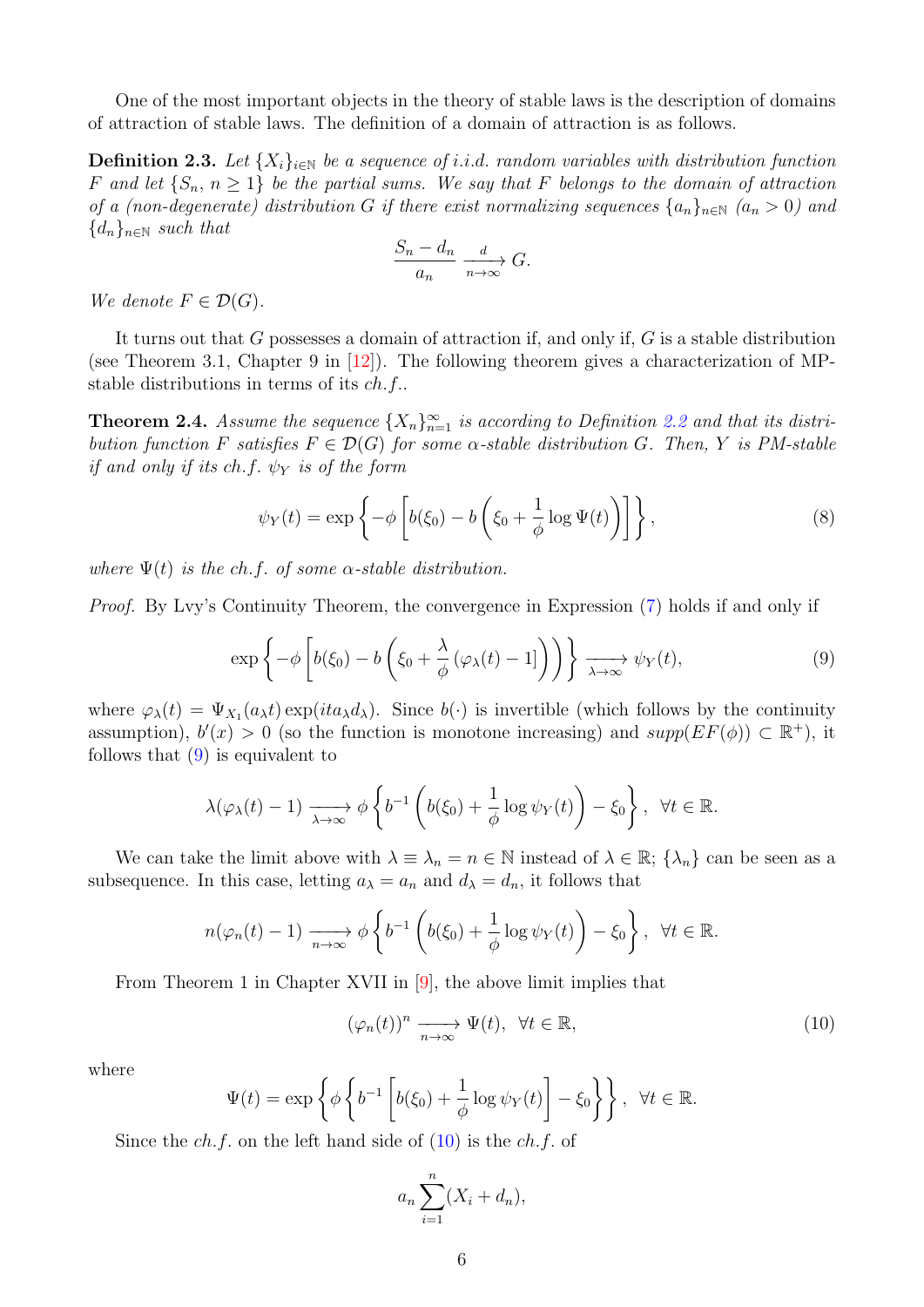and  $F \in \mathcal{D}(G)$ , it follows that  $\Psi(t)$  is the ch.f. of some  $\alpha$ -stable distribution (see Chapter 9 in [\[12\]](#page-21-17) for example). Since

$$
\psi_Y(t) = \exp\left\{-\phi\left[b(\xi_0) - b\left(\xi_0 + \frac{1}{\phi}\log\Psi(t)\right)\right]\right\},\,
$$

we have the sufficiency part of the theorem.

Conversely, if [\(8\)](#page-5-2) holds, then  $\Psi(t)$  is the ch.f. of some  $\alpha$ -stable distribution. Therefore, there exist a random variable Z, an i.i.d. sequence  $\{X_i\}_{i\in\mathbb{N}}$  of random variables and real sequences  ${a_n}_{n\in\mathbb{N}}$  and  ${d_n}_{n\in\mathbb{N}}$  such that

<span id="page-6-0"></span>
$$
a_n \sum_{i=1}^n (X_i + d_n) \xrightarrow[n \to \infty]{d} Z.
$$
\n(11)

Denote the ch.f. of Z and  $X_1$  by  $\Psi(t)$  and  $\Psi_{X_1}(t)$ , respectively. Let  $\gamma_n(t) = \Psi_{X_1}(a_n t) \exp(it a_n d_n)$ ,  $n \in \mathbb{N}$ . Then, the weak limit in [\(11\)](#page-6-0) is equivalent to

$$
(\gamma_n(t))^n \xrightarrow[n \to \infty]{} \Psi(t), \ \ \forall t \in \mathbb{R}.
$$

From [\[9\]](#page-20-6), we have that the above limit implies that

$$
n(\gamma_n(t)-1) \xrightarrow[n \to \infty]{} \log \Psi(t).
$$

Since by hypothesis

$$
\Psi(t) = \exp\left\{\phi \left\{b^{-1}\left(b(\xi_0) + \frac{1}{\phi}\log\psi_Y(t)\right) - \xi_0\right\}\right\},\
$$

we obtain that

$$
n(\gamma_n(t)-1) \xrightarrow[n \to \infty]{} \phi \left\{ b^{-1} \left( b(\xi_0) + \frac{1}{\phi} \log \psi_Y(t) \right) - \xi_0 \right\},\,
$$

which is equivalent to

$$
\lambda(\gamma_{\lambda}(t)-1) \xrightarrow[\lambda \to \infty]{} \phi \left\{ b^{-1} \left( b(\xi_0) + \frac{1}{\phi} \log \psi_Y(t) \right) - \xi_0 \right\}.
$$

The above limit gives Equation [\(9\)](#page-5-0) with  $\gamma_{\lambda}(t)$  instead of  $\varphi_{\lambda}(t)$ . This completes the proof of the desired result.  $\Box$ 

We now apply Theorem [2.4](#page-5-3) to three cases of interest.

<span id="page-6-1"></span>Example 3. Take  $N_{\lambda} \sim MP(\lambda, W_{\phi})$  with  $W_{\phi} \sim Gamma(\phi)$ . In this case  $N_{\lambda} \sim NB(\lambda, \phi)$  with probability function

$$
P(N_{\lambda}=n)=\frac{\Gamma(n+\phi)}{n!\Gamma(\phi)}\left(\frac{\lambda}{\lambda+\phi}\right)^n\left(\frac{\phi}{\lambda+\phi}\right)^{\phi}, n=0,1,\cdots.
$$

Also, we have  $b(\theta) = -\log(-\theta)$  and  $\xi_0 = -1$ . Apply Theorem [2.4](#page-5-3) to deduce that a random variable Y is NB-stable if and only if

<span id="page-6-2"></span>
$$
\psi_Y(t) = \left\{ 1 - \phi^{-1} \log \Psi(t) \right\}^{-\phi},\tag{12}
$$

where  $\Psi(t)$  is the ch.f. of some  $\alpha$ -stable distribution.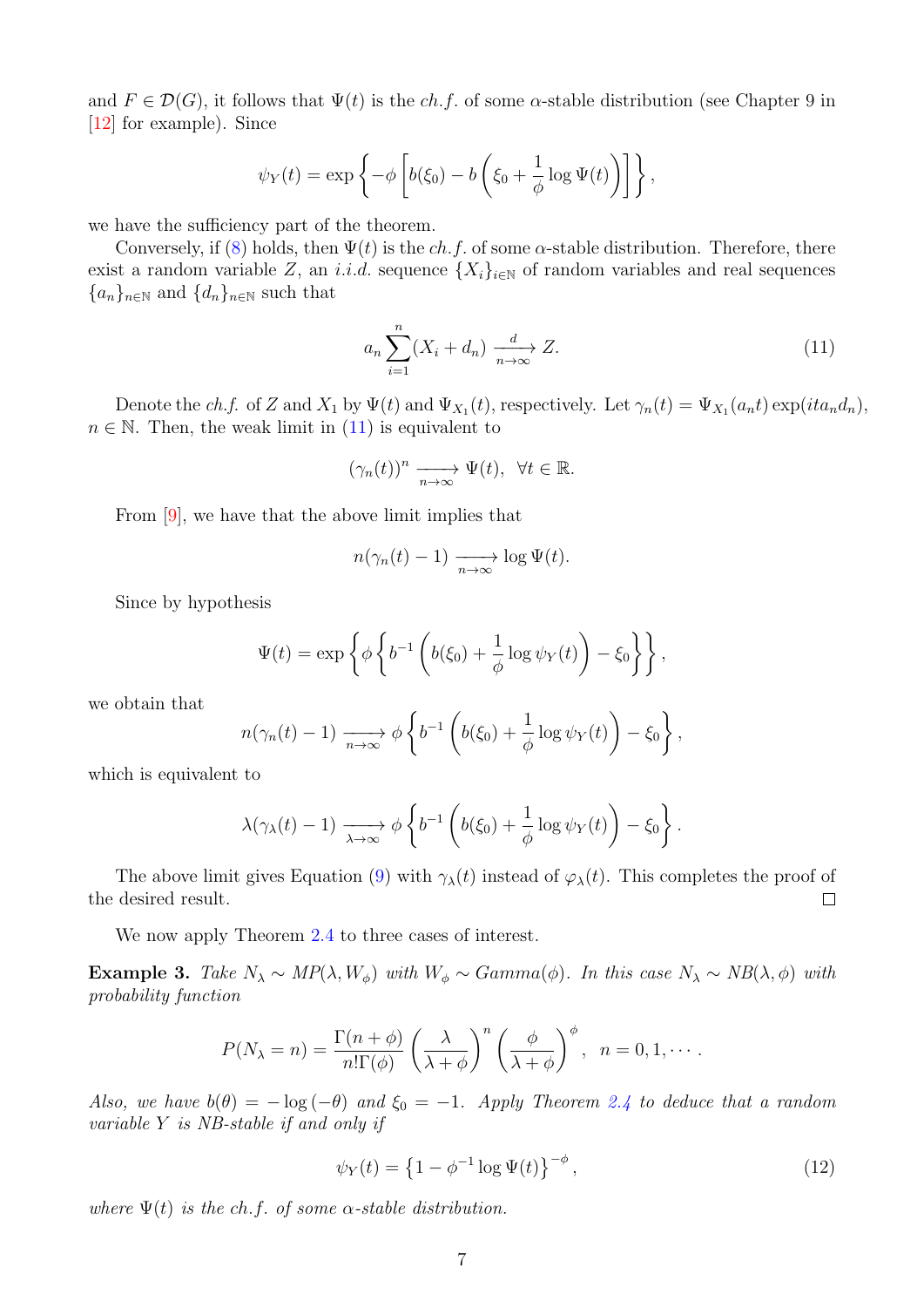We emphasize that Theorem [2.4](#page-5-3) generalizes Proposition 1 in [\[21\]](#page-21-15). To obtain their result it is enough to take  $\phi = 1$  in Example [3.](#page-6-1)

**Example 4.** Let  $\Psi(t) = e^{-c|t|^{\alpha}}, t \in \mathbb{R}$ , be the ch.f. of a symmetric  $\alpha$ -stable distribution. By Equation [\(12\)](#page-6-2),  $\psi_Y(t) = \left(1 + \frac{c}{\phi} |t|^\alpha\right)^{-\phi}$  is the ch.f. of some NB-stable distribution. In particular, for  $\alpha = 2$ , we have that  $\psi_Y(t) = \left(1 + \frac{c}{\phi}t^2\right)^{-\phi}$  is the ch.f. of a NB-stable random variable Y with density function

$$
f_Y(y) = \left(\frac{\phi}{c}\right)^{\frac{\phi}{2} + \frac{1}{4}} 2^{\frac{1}{2} - \phi} \frac{\mathcal{K}_{\phi - \frac{1}{2}}\left(y\sqrt{\phi/c}\right)}{\sqrt{\pi}\Gamma(\phi)} y^{\phi - \frac{1}{2}}, \ y \in \mathbb{R},
$$

where  $\mathcal{K}_{\nu}(z) = \frac{\Gamma(\nu + \frac{1}{2})(2z)^{\nu}}{\sqrt{\pi}}$  $\int^{\infty}$ 0 cos u  $\frac{1}{(u^2+z^2)^{\nu+\frac{1}{2}}}$ du is the modified Bessel function of the second kind; see Chapter 9 in  $[1]$ .

Example 5. Consider  $N_{\lambda} \sim MP(\lambda, W_{\phi})$  with  $W_{\phi} \sim IG(\phi)$ . In this case  $N_{\lambda} \sim PIG(\lambda, \phi)$  with probability function

$$
P(N_{\lambda}=n)=\sqrt{\frac{2}{\pi}}\left[\phi(\phi+2\lambda)\right]^{-(n-\frac{1}{2})}\frac{e^{\phi}(\lambda\phi)^n}{n!}\mathcal{L}_{n-\frac{1}{2}}\left(\sqrt{\phi(\phi+2\lambda)}\right),\ \ n=0,1,\cdots
$$

where  $\mathcal{L}_{\nu}(z) = \frac{1}{2} \int_0^{\infty} u^{\nu-1} \exp \left\{-\frac{1}{2}\right\}$  $\frac{1}{2}z(u+u^{-1})\} du$  is the modified Bessel function of the third kind; see [\[1\]](#page-20-7). Also, we have  $b(\theta) = -\sqrt{-2\theta}$ ,  $\xi_0 = -\frac{1}{2}$  $\frac{1}{2}$ . Applying Theorem [2.4](#page-5-3) we obtain that Y is PIG-stable if and only if  $\psi_Y(t) = \exp \left\{ \phi \left( 1 - \sqrt{1 - \frac{2}{\phi}} \right) \right\}$  $\left\{\frac{2}{\phi}\log \Psi(t)\right\}$ , where  $\Psi(t)$  is the ch.f. of some  $\alpha$ -stable distribution.

For instance, by taking the ch.f. of a normal distribution with mean  $\mu$  and variance  $\sigma^2$ , that is  $\Psi(t) = e^{i\mu t - \frac{1}{2}\sigma^2 t^2}$ , it follows that  $\psi_Y(t) = \exp\left\{\phi\left(1 - \sqrt{1 - \phi^{-1}(2i\mu t - \sigma^2 t^2)}\right)\right\}$ , which is the ch.f. of the NIG  $\left(\sqrt{\frac{\phi}{\sigma^2} + \frac{\mu^2}{\sigma^4}}\right)$  $\frac{\mu^2}{\sigma^4}, \frac{\mu}{\sigma^2}$  $\left(\frac{\mu}{\sigma^2},0,\sqrt{\phi\sigma^2}\right)$ distribution. In other words, the normal inverse-Gaussian distribution is PIG-stable.

### <span id="page-7-0"></span>3 Properties of the limiting distribution

In this section we obtain statistical properties of the limiting class of distributions arising from Theorem [2.2](#page-3-3) with ch.f. [\(4\)](#page-3-4). The main result here is the stochastic representation of these distributions as a normal mean-variance mixture [\[3\]](#page-20-8) with latent effect belonging to an exponential family. We emphasize that this class of normal exponential family (NEF) mixture distributions is new in the literature.

**Proposition 3.1.** Let Y be a random variable with ch.f.  $(4)$ . Then Y satisfies the following stochastic representation:

$$
Y \stackrel{d}{=} \mu W_{\phi} + \sigma \sqrt{W_{\phi}} Z,
$$

where  $W_{\phi} \sim EF(\phi)$  and  $Z \sim N(0, 1)$  are independent and ' $\stackrel{d}{=}$ ' stands for equality in distribution.

*Proof.* By standard properties of condicional expectation and using the ch.f. of  $W_{\phi}$  given in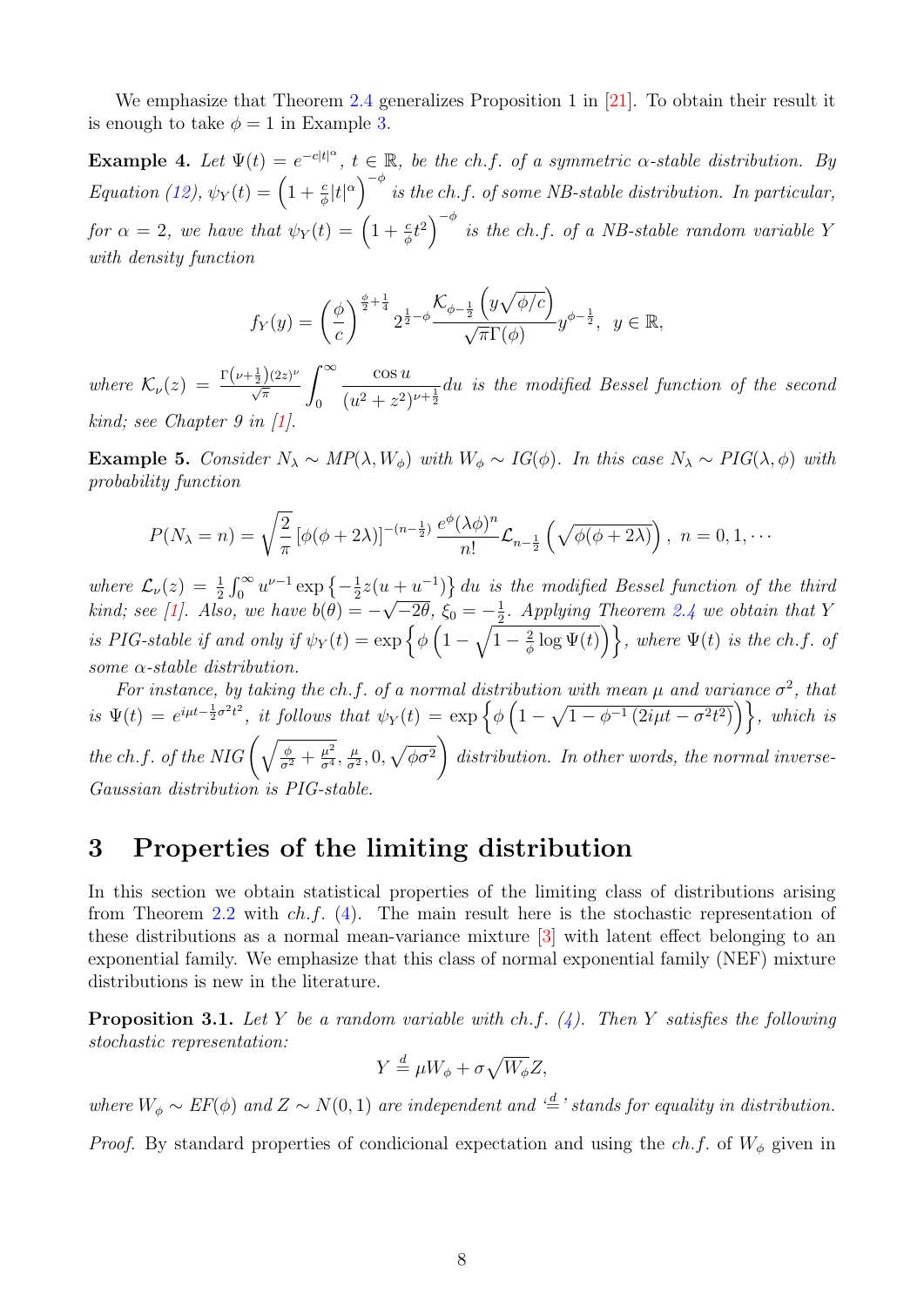[\(5\)](#page-3-1), we obtain that

$$
\Psi_{\mu W_{\phi} + \sigma \sqrt{W_{\phi}}Z}(t) = E\left(\exp\left\{it(\mu W_{\phi} + \sigma \sqrt{W_{\phi}}Z)\right\}\right) = E\left[E\left(\exp\{it(\mu W_{\phi} + \sigma \sqrt{W_{\phi}}Z)\}\right|W_{\phi}\right)\right]
$$

$$
= \int_{0}^{\infty} e^{it\mu w} E\left(e^{it\sigma \sqrt{w}Z}\right) f_{W_{\phi}}(w) dw = \int_{0}^{\infty} \exp\left\{w\left(it\mu - \frac{1}{2}t^{2}\sigma^{2}\right)\right\} f_{W_{\phi}}(w) dw
$$

$$
= \psi_{W_{\phi}}\left(it\mu - \frac{t^{2}\sigma^{2}}{2}\right) = \exp\left\{-\phi\left[b(\xi_{0}) - b\left(\xi_{0} + \frac{1}{\phi}\left(it\mu - \frac{1}{2}t^{2}\sigma^{2}\right)\right)\right]\right\},
$$

which is the characteristic function given in Proposition [2.2.](#page-3-3)

Since we rely on an Expectation-Maximization algorithm to estimate the parameters of the class of normal mean-variance mixture distributions, the stochastic representation given in the previous proposition plays an important role in this paper. Furthermore, this representation enables us to find explicit forms for the corresponding density function as stated in the following proposition (which proof follows directly and therefore it is omitted) and examples.

<span id="page-8-2"></span><span id="page-8-1"></span><span id="page-8-0"></span> $\Box$ 

**Proposition 3.2.** Let  $Y = \mu W_{\phi} + \sigma \sqrt{W_{\phi}} Z$  with  $Z \sim N(0, 1)$  and  $W_{\phi}$  independent,  $\mu \in \mathbb{R}$ ,  $\sigma^2 > 0$  and  $\phi > 0$ . The density function of Y is given by

$$
f_Y(y) = \frac{e^{\frac{y\mu}{\sigma^2} - \phi b(\xi_0) + d(\phi)}}{\sqrt{2\pi\sigma^2}} \int_0^\infty e^{\phi g(w) + h(w)} w^{-\frac{1}{2}} \exp\left\{-\frac{1}{2}\left[\left(\frac{\mu^2}{\sigma^2} - 2\phi\xi_0\right)w + \frac{y^2}{\sigma^2}\frac{1}{w}\right]\right\} dw,\tag{13}
$$

for  $y \in \mathbb{R}$ .

**Example 6.** Let  $Y = \mu W_{\phi} + \sigma \sqrt{W_{\phi}} Z$  with  $W_{\phi} \sim \text{Gamma}(\phi)$  independent of  $Z \sim N(0, 1)$ ,  $\mu \in \mathbb{R}, \sigma^2 > 0$  and  $\phi > 0$ . In this case, we use  $d(\phi) = \phi \log \phi - \log \Gamma(\phi)$ ,  $g(w) = \log w$  and  $h(w) = -\log w$  in Equation [\(13\)](#page-8-0) to obtain

$$
f_Y(y) = \sqrt{\frac{2}{\pi \sigma^2}} \frac{\phi^{\phi}}{\Gamma(\phi)} e^{y\mu/\sigma^2} \mathcal{K}_{\phi - \frac{1}{2}} \left( \sqrt{\left(\frac{\mu^2}{\sigma^2} + 2\phi\right) \left(\frac{y^2}{\sigma^2}\right)} \right) \left(\frac{\frac{y^2}{\sigma^2}}{\frac{\mu^2}{\sigma^2} + 2\phi}\right)^{\frac{\phi}{2} - \frac{1}{4}}, y \in \mathbb{R}, \quad (14)
$$

where  $\mathcal{K}(\cdot)$  is the modified Bessel function of the third kind. This function satisfies the property  $\mathcal{K}_{\frac{1}{2}}(z) = \left(\frac{\pi}{2z}\right)$  $\left(\frac{\pi}{2z}\right)^{\frac{1}{2}}e^{-z}$ , for  $z \in \mathbb{R}$ . Using this fact and replacing  $\phi = 1$  in Equation [\(14\)](#page-8-1), we obtain the probability density function of the Asymmetric Laplace distribution.

**Example 7.** If we assume  $W_{\phi} \sim IG(\phi)$ , then  $d(\phi) = \frac{1}{2} \log \phi$ ,  $g(w) = -(2w)^{-1}$  and  $h(w) =$  $-\frac{1}{2}$  $\frac{1}{2}$ log( $2\pi w^3$ ). Hence, it follows from Equation [\(13\)](#page-8-0) that

$$
f_Y(y) = \frac{1}{\pi} \sqrt{\frac{\phi}{\sigma^2}} \exp\left(\frac{y\mu}{\sigma^2} + \phi\right) \mathcal{K}_{-1}\left(\sqrt{\left(\frac{\mu^2}{\sigma^2} + \phi\right)\left(\frac{y^2}{\sigma^2} + \phi\right)}\right) \left(\frac{\mu^2 + \sigma^2 \phi}{y^2 + \sigma^2 \phi}\right)^{\frac{1}{2}}, \quad y \in \mathbb{R}.\ (15)
$$

The density function [\(15\)](#page-8-2) corresponds to a NIG distribution.

**Example 8.** Consider  $W_{\phi}$  following a generalized hyperbolic secant distribution with dispersion parameter  $\phi > 0$ ; for more details on this distribution see [\[5\]](#page-20-3). In this case, the density function of Y, for  $y \in \mathbb{R}$ , can be expressed by

$$
f_Y(y) = \frac{2^{\frac{\phi-5}{2}}}{\sqrt{\pi^3 \sigma^2}} \frac{\phi}{\Gamma(\phi)} \exp(\mu y/\sigma^2) E\left(\Gamma\left(|\phi + iU|^2/4\right)\right), y \in \mathbb{R},
$$
  
 
$$
GIG\left(\frac{3\pi\phi}{2} + \frac{\mu^2}{\sigma^2}, \frac{y^2}{\sigma^2}, \frac{1}{2}\right).
$$

where  $U \sim GIG \left( \frac{3\pi\phi}{2} + \frac{\mu^2}{\sigma^2} \right)$  $\frac{\mu^2}{\sigma^2}, \frac{y^2}{\sigma^2}$  $rac{y^2}{\sigma^2}, \frac{1}{2}$  $\frac{1}{2}$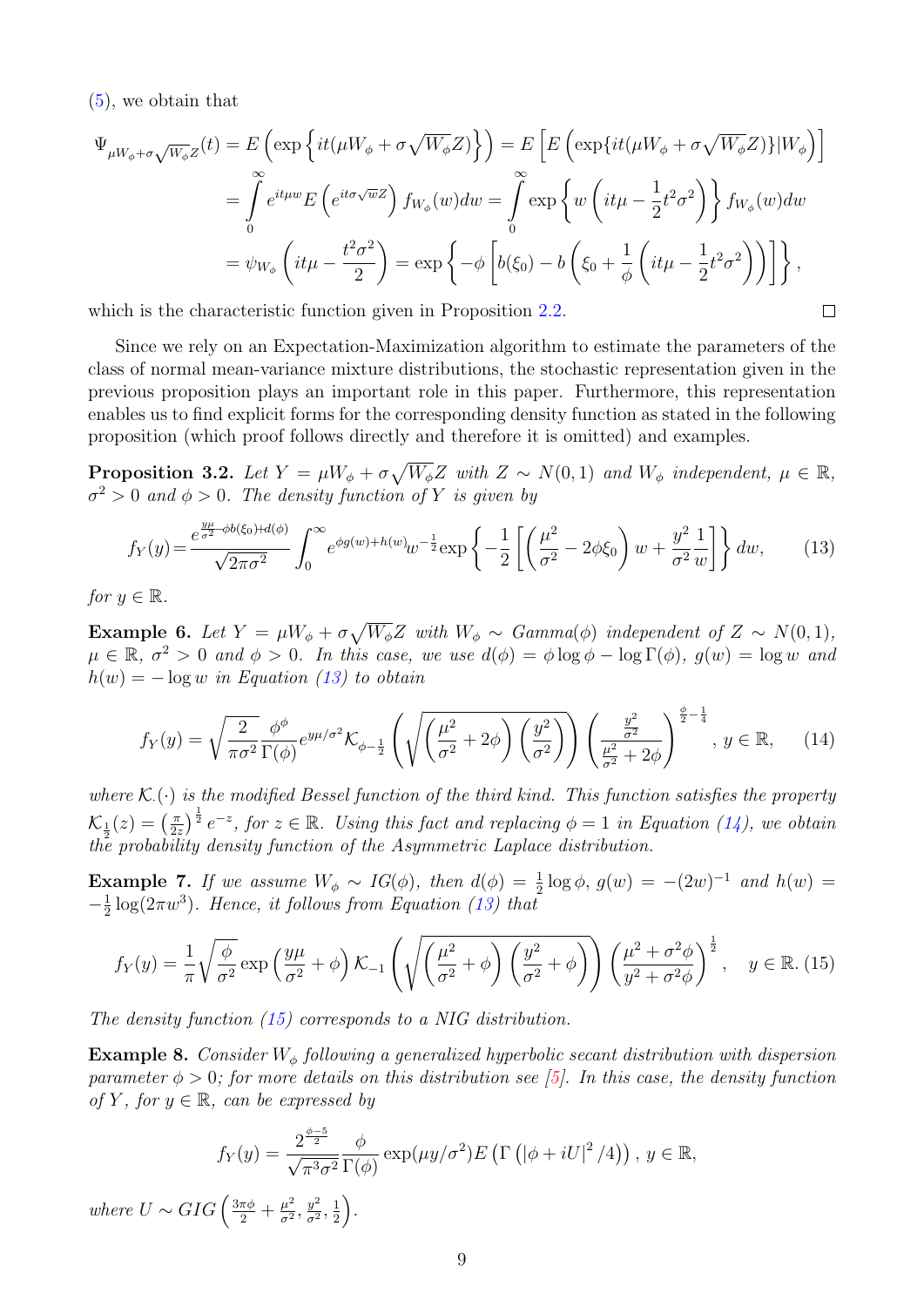We conclude this section with a numerical illustration of the weak convergence obtained in Theorem [2.2](#page-3-3) through a small Monte Carlo simulation. We generate random samples (500 replicas) from the partial sums  $\tilde{S}_{\lambda}$  with  $NB(\lambda, \phi)$  and  $PIG(\lambda, \phi)$  number of terms; we set  $\phi = 2$ and  $\lambda = 30, 50, 500$ . The sequence  $\{X_n\}_{n\geq 1}$  is generated from the exponential distribution with mean equal to [1](#page-9-1) (in this case  $\mu = \sigma^2 = 1$  $\mu = \sigma^2 = 1$  $\mu = \sigma^2 = 1$ ). Figures 1 and 2 show the histograms of the generated random samples with the curve of the corresponding density function for the NB and PIG cases, respectively. As expected, we observe a good agreement between the histograms and the theoretical densities as  $\lambda$  increases, which is according Theorem [2.2.](#page-3-3)

<span id="page-9-1"></span>

**Figure 1** Histograms for the generated random sample from  $\widetilde{S}_{\lambda}$  with  $N_{\lambda} \sim BN(\lambda, 2)$  for  $\lambda = 30, 50, 500$  and normal-gamma density function.

<span id="page-9-2"></span>

**Figure 2** Histograms for the generated random sample from  $\widetilde{S}_{\lambda}$  with  $N_{\lambda} \sim \text{PIG}(\lambda, 2)$  for  $\lambda = 30, 50, 500$  and normal-gamma density function.

### <span id="page-9-0"></span>4 Inference for NEF laws

In this section we discuss estimation of the parameters of the limiting class of normal-exponential family laws obtained in Section [2.](#page-2-0) We consider the method of moments and maximum likelihood estimation via Expectation-Maximization algorithm. Throughout this section,  $Y =$  $(Y_1, \ldots, Y_n)$ <sup>T</sup> denotes a random sample  $(i.i.d.)$  from the NEF distribution and n stands for the sample size.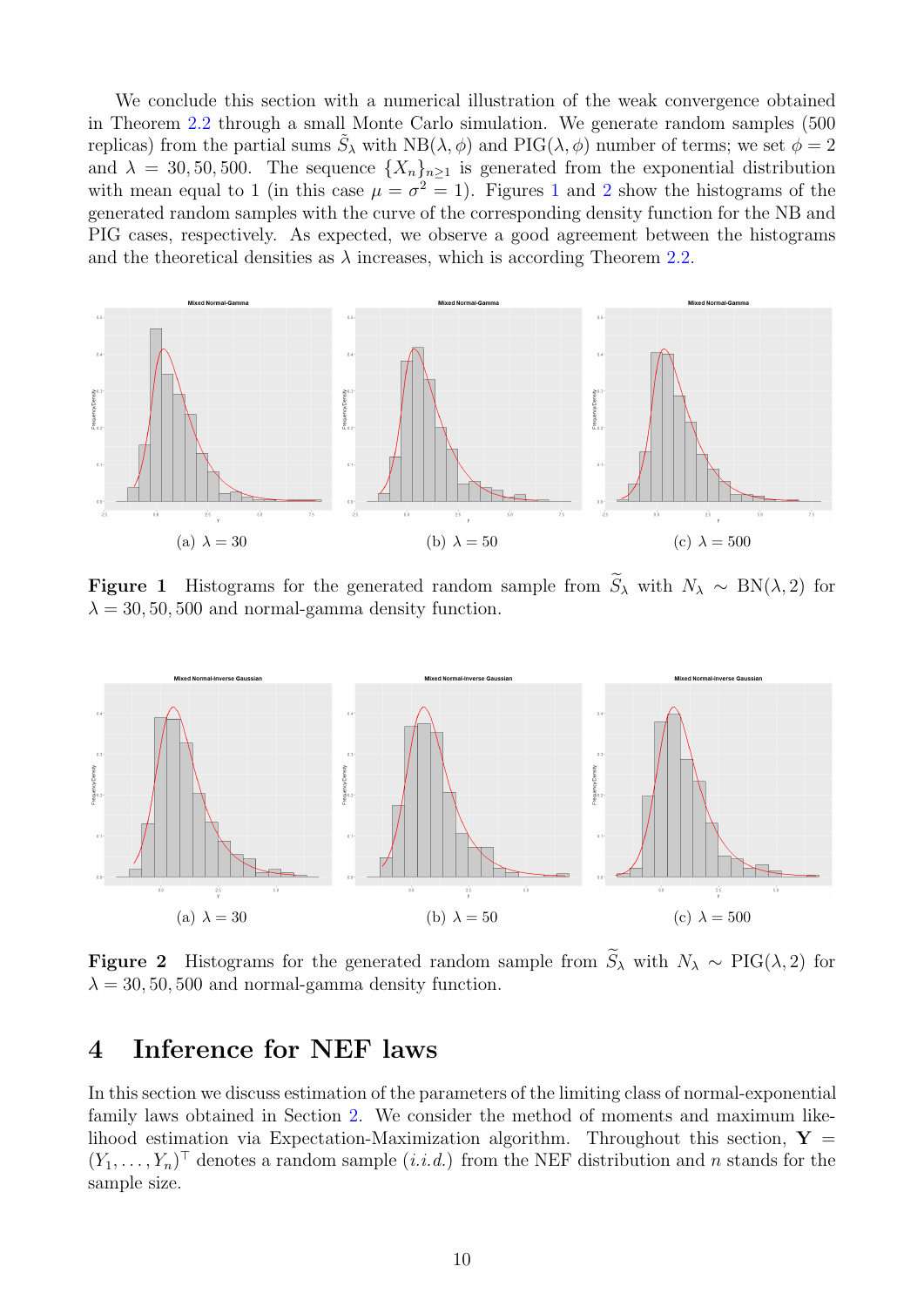#### 4.1 Method of moments

Let Y ~ NEF( $\mu, \sigma^2, \phi$ ). By using the characteristic function of the NEF distributions given in Proposition [2.2,](#page-3-3) we see that the first four cumulants of  $Y$  are given by

<span id="page-10-0"></span>
$$
\kappa_1 \equiv E(Y) = \mu,
$$
  
\n
$$
\kappa_2 \equiv \text{Var}(Y) = \frac{\mu^2 b''(\xi_0) + \phi \sigma^2}{\phi},
$$
  
\n
$$
\kappa_3 \equiv E((Y - \mu)^3) = \frac{\mu^3 b^{(3)}(\xi_0) + 3\phi \sigma^2 \mu b''(\xi_0)}{\phi^2},
$$
  
\n
$$
\kappa_4 \equiv E((Y - \mu)^4) = \frac{\mu^4 b^{(4)}(\xi_0) + 6\phi \sigma^2 \mu^2 b^{(3)}(\xi_0) + 3\phi^2 \sigma^4 b''(\xi_0)}{\phi^3},
$$
\n(16)

where  $b^{(3)}(\cdot)$  and  $b^{(4)}(\cdot)$  are the third and forth derivatives of the function  $b(\cdot)$ . The skewness coefficient and the excess of kurtosis, denoted respectively by  $\beta_1$  and  $\beta_2$ , can be obtained from the well-known relationships

<span id="page-10-1"></span>
$$
\beta_1 = \frac{\kappa_3}{\kappa_2^{3/2}}
$$
 and  $\beta_2 = \frac{\kappa_4}{\kappa_2^2} - 3.$  (17)

.

The following examples give explicit expressions for the first four cumulants for some special cases of the NEF class of distributions.

Example 9. Consider Y following a NEF distribution with  $W_{\phi} \sim \text{Gamma}(\phi)$ . In this case Y follows a normal-gamma distribution. Also,  $b(\theta) = -\log(-\theta)$  for  $\theta < 0$  and  $\xi_0 = -1$ . By using these quantities and taking the derivatives of  $b(\cdot)$  in [\(16\)](#page-10-0) and [\(17\)](#page-10-1) we obtain that

$$
\begin{cases}\n\kappa_1 = \mu, \\
\kappa_2 = \frac{\mu^2 + \phi \sigma^2}{\phi}, \\
\kappa_3 = \frac{2\mu^3 + 3\mu\phi \sigma^2}{\phi^2}, \\
\kappa_4 = \frac{6\mu^4 + 12\mu^2\phi \sigma^2 + 3\phi^2 \sigma^4}{\phi^3},\n\end{cases}\n\begin{cases}\n\beta_1 = \frac{2\mu^3 + 3\mu\phi \sigma^2}{\sqrt{\phi(\mu^2 + \phi \sigma^2)^{\frac{3}{2}}}}, \\
\beta_2 = \frac{6\mu^4 + 12\mu^2\phi \sigma^2 + 3\phi^2 \sigma^4}{\phi(\mu^2 + \phi \sigma^2)^2}.\n\end{cases}
$$

**Example 10.** Now consider  $W_{\phi} \sim IG(\phi)$ . Then,  $b(\theta) = -$ √  $\left(-2\theta \text{ for } \theta < 0 \text{ and } \xi_0 = -1/2\right).$ We have that Y follows a NIG distribution with parameters  $\mu$ ,  $\sigma^2$  and  $\phi$ . Its central moments and cumulants are given by

$$
\begin{cases}\n\kappa_1 = \mu, \\
\kappa_2 = \frac{\mu^2 + \phi \sigma^2}{\phi}, \\
\kappa_3 = \frac{3\mu^3 + 3\mu\phi \sigma^2}{\phi^2}, \\
\kappa_4 = \frac{15\mu^4 + 18\mu^2\phi \sigma^2 + 3\phi^2 \sigma^4}{\phi^3},\n\end{cases}\n\begin{cases}\n\beta_1 = \frac{3\mu^3 + 3\mu\phi \sigma^2}{\sqrt{\phi(\mu^2 + \phi \sigma^2)^{\frac{3}{2}}}}, \\
\beta_2 = \frac{15\mu^4 + 18\mu^2\phi \sigma^2 + 3\phi^2 \sigma^4}{\phi(\mu^2 + \phi \sigma^2)^2}\n\end{cases}
$$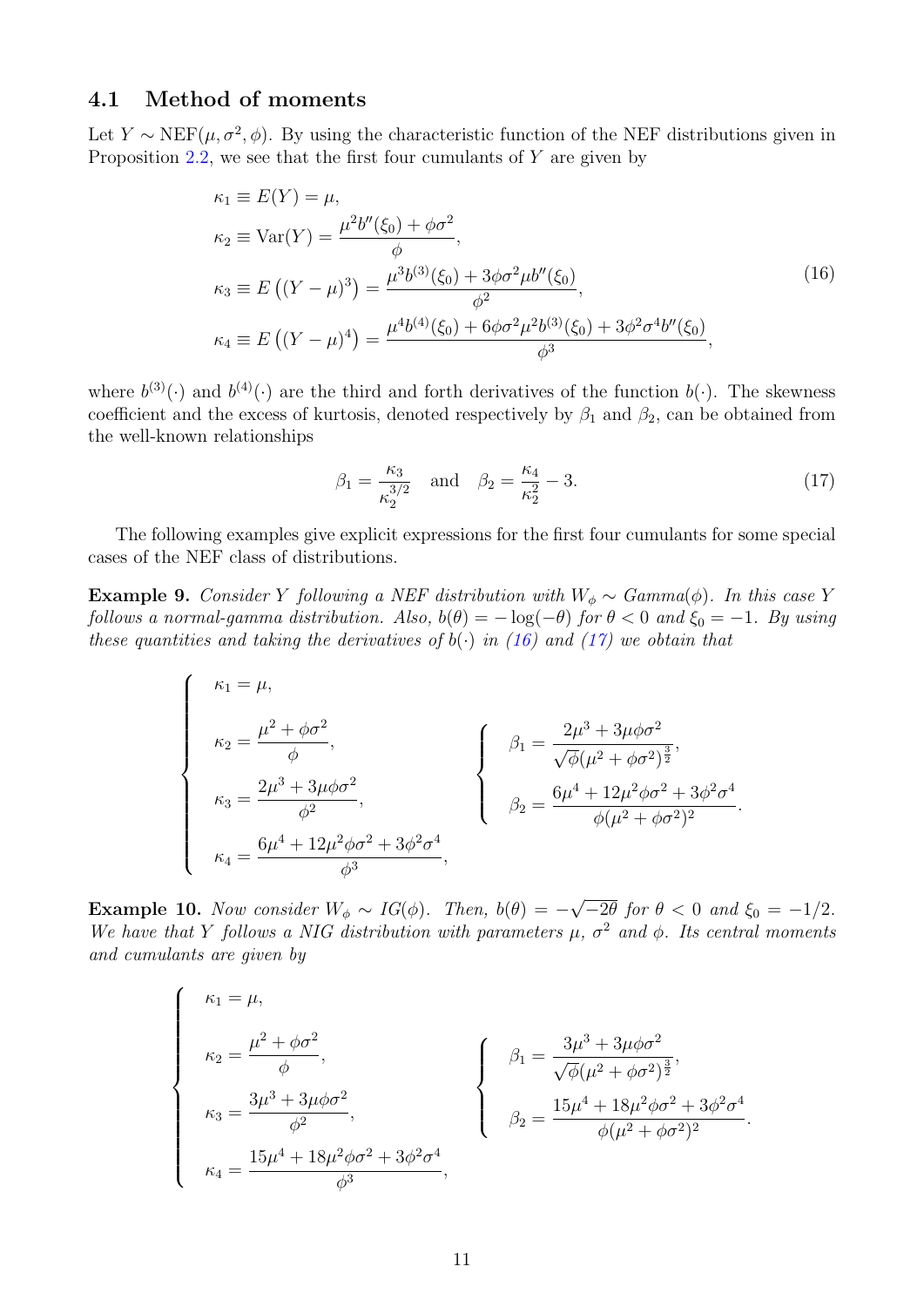**Example 11.** For the case  $W_{\phi} \sim GHS(\phi)$ , it follows that  $b(\theta) = \frac{1}{2} \log (1 + \tan^2 \theta)$  for  $\theta \in \mathbb{R}$ and  $\xi_0 = -3\pi/4$ . We have that Y follows a normal-generalized hyperbolic secant distribution. Its central moments and cumulants are given by

$$
\begin{cases}\n\kappa_1 = \mu, \\
\kappa_2 = \frac{2\mu^2 + \sigma^2 \phi}{\phi}, \\
\kappa_3 = \frac{4\mu^3 + 6\mu\sigma^2 \phi}{\phi^2}, \\
\kappa_4 = \frac{16\mu^4 + 24\sigma^2 \phi + 6\sigma^4 \phi^2}{\phi^3}, \\
\end{cases}\n\qquad\n\begin{cases}\n\beta_1 = \frac{4\mu^3 + 6\mu\sigma^2 \phi}{\sqrt{\phi}(2\mu^2 + \sigma^2 \phi)^{\frac{3}{2}}}, \\
\beta_2 = \frac{16\mu^4 + 24\sigma^2 \phi + 6\sigma^4 \phi^2}{\phi(2\mu^2 + \sigma^2 \phi)^2}.\n\end{cases}
$$

Let us discuss the estimation procedure. Since we have three parameters, we need three equations to estimate them. We use the three first moments  $\mu_k \equiv E(Y^k)$  and its respective empirical quantities  $M_k \equiv \frac{1}{k}$ n  $\sum_{n=1}^{\infty}$  $i=1$  $Y_i^k$  to do this job, where  $k = 1, 2, 3$  and  $\mu_1 \equiv \mu$ . The theoretical moments can be obtained from the cumulants by using the relationships  $\mu_1 = \kappa_1, \mu_2 = \kappa_2 + \mu_1^2$ and  $\mu_3 = \kappa_3 + 3\mu_1\mu_2 - 2\mu_1^3$ .

By equating theoretical moments with their empirical quantities, the method of moments (MM) estimators are obtained as the solution of the following system of non-linear equations:

$$
\begin{cases}\n\widetilde{\mu}_1 = M_1 \\
\widetilde{\mu}_2 = M_2 \implies \n\begin{cases}\n\widetilde{\mu} = M_1 \\
\frac{\widetilde{\mu}^2 b''(\xi_0) + \widetilde{\phi}\widetilde{\sigma}^2}{\widetilde{\phi}} + \mu_1^2 = M_2 \\
\frac{\widetilde{\mu}^3 b^{(3)}(\xi_0) + 3\widetilde{\phi}\widetilde{\sigma}^2 \widetilde{\mu}b''(\xi_0)}{\widetilde{\phi}^2} + 3\widetilde{\mu}_1 \widetilde{\mu}_2 - 2\widetilde{\mu}_1^3 = M_3\n\end{cases}\n\end{cases}
$$

The solution of the above system of equations, denoted by  $\tilde{\mu}$ ,  $\tilde{\sigma}^2$  and  $\tilde{\phi}$ , is the MM estimator and is given explicitly by

$$
\begin{cases}\n\widetilde{\mu} = M_1, \\
\widetilde{\sigma}^2 = M_2 - M_1^2 \left(1 + \frac{b''(\xi_0)}{\widetilde{\phi}}\right),\n\end{cases}
$$

where  $\widetilde{\phi}$  is the admissible solution of the quadratic equation

$$
(3M_1M_2 - 2M_1^3 - M_3)\tilde{\phi}^2 + b''(\xi_0)(3M_1M_2 - 3M_1^3)\tilde{\phi} + M_1^3(b^{(3)}(\xi_0) - 3b''(\xi_0)^2) = 0.
$$

A potential problem of the MM estimators is that estimates can lie outside of the parameter space, specially under small sample sizes. When admissible MM estimates are available, they also can be used as initial guesses for the EM-algorithm, as discussed in the sequence.

#### <span id="page-11-0"></span>4.2 Expectation-Maximization algorithm

In this section we obtain the Expectation-Maximization (EM) algorithm to find the maximum likelihood estimators for the parameters of the model. From the stochastic representation of the NEF laws, we can use  $W_{\phi}$  as the latent variable to construct such estimation algorithm.

Consider the complete data  $(Y_1, W_{\phi 1}), \cdots, (Y_n, W_{\phi n}),$  where  $Y_1, \ldots, Y_n$  are observable variables with respective latent effects  $W_{\phi 1}, \ldots, W_{\phi n}$ . Let  $\Psi = (\mu, \sigma^2, \phi)^{\top}$  be the parameter vector.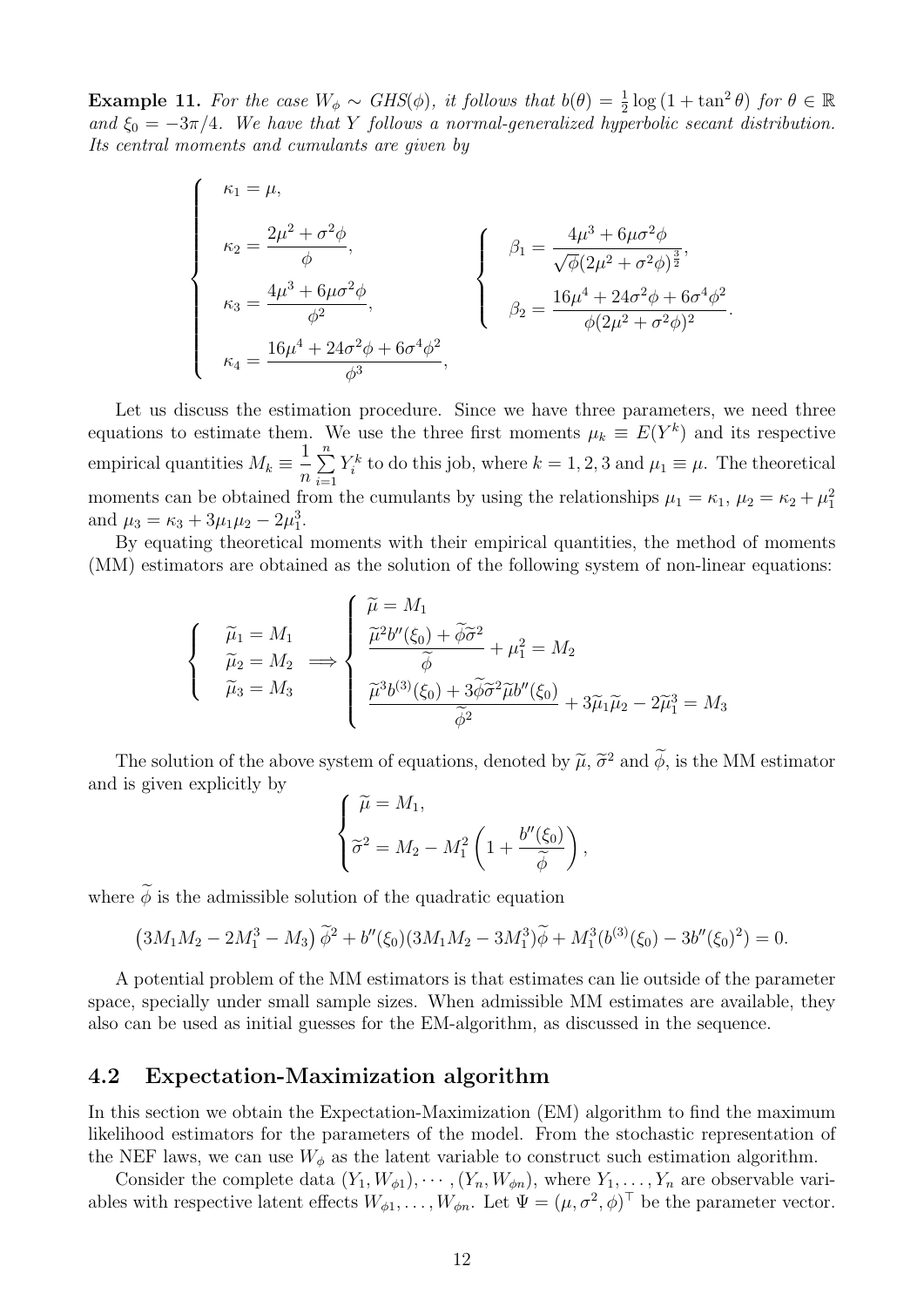The complete log-likelihood function is  $\ell_c(\Psi) = \sum_{n=1}^n$  $i=1$  $\log\{P(Y_i = y_i | W_{\phi i} = w_i) f_{W_{\phi}}(w_i)\},\$ where  $f_{W_{\phi}}(\cdot)$  is the density function of the exponential family given in Equation [\(2\)](#page-2-2). From now on, we assume that the function  $c(\cdot, \cdot)$  can be expressed as  $c(w; \phi) = d(\phi) + \phi q(w) + h(w)$ , with  $d(\cdot)$  a three times differentiable function (see [\[5\]](#page-20-3)). For the gamma case, we have that  $d(\phi) = \phi \log \phi - \log \Gamma(\phi)$ ,  $g(w) = \log w$  and  $h(w) = -\log w$ . By assuming  $W_{\phi} \sim \text{IG}(\phi)$ , we get  $d(\phi) = \frac{1}{2} \log \phi, g(w) = -\frac{1}{2i}$  $\frac{1}{2w}$  and  $h(w) = -\frac{1}{2}$  $\frac{1}{2}\log(2\pi w^3)$  as well.

More explicitly, we obtain that the complete log-likelihood function takes the form

$$
\ell_c(\Psi) \propto \sum_{i=1}^n \left\{ -\frac{1}{2} \log \sigma^2 - \frac{1}{2\sigma^2} \frac{y_i^2}{w_i} + \frac{\mu}{\sigma^2} y_i - \frac{\mu^2}{2\sigma^2} w_i + d(\phi) + \phi \left[ w_i \xi_0 - b(\xi_0) + g(w_i) \right] \right\}.
$$

We now obtain the E-step and M-step of the EM algorithm with details. We denote by  $\Psi^{(r)}$ the estimate of the parameter vector  $\Psi$  in the rth loop of the EM-algorithm.

**E-step.** Here, we need to find the conditional expectation of  $\ell_c(\Psi)$  given the observable random variables  $Y = (Y_1, \ldots, Y_n)^\top$ . We denote this conditinal expectation by Q, which assumes the form

$$
Q(\Psi; \Psi^{(r)}) \equiv E(\ell_c(\Psi)|Y = y; \Psi^{(r)})
$$
  
\n
$$
\propto \sum_{i=1}^n \left\{ -\frac{1}{2} \log \sigma^2 - \frac{1}{2\sigma^2} y_i^2 \gamma_i^{(r)} + \frac{\mu}{\sigma^2} y_i - \frac{\mu^2}{2\sigma^2} \alpha_i^{(r)} + d(\phi) + \phi \left[ \xi_0 \alpha_i^{(r)} - b(\xi_0) + \delta_i^{(r)} \right] \right\},
$$
  
\n
$$
\text{Re } \gamma_i^{(r)} \equiv E\left(W_{\phi i}^{-1}|Y_i = y_i; \Psi^{(r)}\right), \alpha_i^{(r)} \equiv E\left(W_{\phi i}|Y_i = y_i; \Psi^{(r)}\right) \text{ and } \delta_i^{(r)} \equiv E\left(g(W_{\phi i})|Y_i = y_i; \Psi^{(r)}\right),
$$

where for  $i = 1, \ldots, n$ . In the following, we obtain the conditional expectations above for the gamma and inverse-

Gaussian cases. For simplicity of notation, the index i is omitted.

**Proposition 4.1.** Assume  $W_{\phi} \sim \text{Gamma}(\phi)$ . Then, for  $K, L \in \mathbb{Z}$ , we have that

$$
E\left(W_{\phi}^K g(W_{\phi})^L \big| Y = y\right) = \frac{\mathcal{K}_{\phi+K-\frac{1}{2}}(\sqrt{ab})}{\mathcal{K}_{\phi-\frac{1}{2}}(\sqrt{ab})} \left(\frac{b}{a}\right)^{\frac{K}{2}} E_U\left(g(W_{\phi})^L\right),
$$

where  $U \sim GIG(a, b, p)$ ,  $a = \frac{\mu^2}{\sigma^2} + 2\phi$ ,  $b = \frac{y^2}{\sigma^2}$  $\frac{y^2}{\sigma^2},\ p = \phi + K - \frac{1}{2}$  $\frac{1}{2}$ , K.( $\cdot$ ) is the modified Bessel function of the third kind and  $E_U(\cdot)$  denotes expecation taken with respect to the distribution of U.

Proof. We have that

$$
E\left(W_{\phi}^{K}g^{L}(W_{\phi})\Big|Y\right) = \int_{0}^{\infty} w^{K}g^{L}(w)\frac{f_{Y|W}(y|w)f_{W}(w)}{f_{Y}(y)}dw
$$
  
= 
$$
\frac{1}{f_{Y}(y)}\int_{0}^{\infty} \frac{w^{K}g(w)^{L}}{\sqrt{2\pi\sigma^{2}w}}e^{-\frac{(y-\mu w)^{2}}{2\sigma^{2}w}+\phi[-w+\log(\phi)+\log(w)]-\log\Gamma(\phi)-\log w}dw.
$$

By using the explicit form of the normal-gamma distribution density given in Expression  $(14)$ , we get

$$
E\left(W_{\phi}^{K}g^{L}(W_{\phi})\Big|Y\right) = \frac{\left(\frac{\mu^{2}+2\phi\sigma^{2}}{y^{2}}\right)^{\frac{\phi}{2}-\frac{1}{4}}}{2\mathcal{K}_{\phi-\frac{1}{2}}\left(\sqrt{\left[\frac{\mu^{2}}{\sigma^{2}}+2\phi\right]\frac{y^{2}}{\sigma^{2}}}\right)} \times \int_{0}^{\infty} g(w)^{L} \underbrace{w^{(\phi+K-\frac{1}{2})-1}\exp\left\{-\frac{1}{2}\left[\left(\frac{\mu^{2}}{\sigma^{2}}+2\phi\right)w+\left(\frac{y^{2}}{\sigma^{2}}\right)\frac{1}{w}\right]\right\}}_{\text{Kernel GIG}\left(\frac{\mu^{2}}{\sigma^{2}}+2\phi,\frac{y^{2}}{\sigma^{2}},\phi+K-\frac{1}{2}\right)} dw.
$$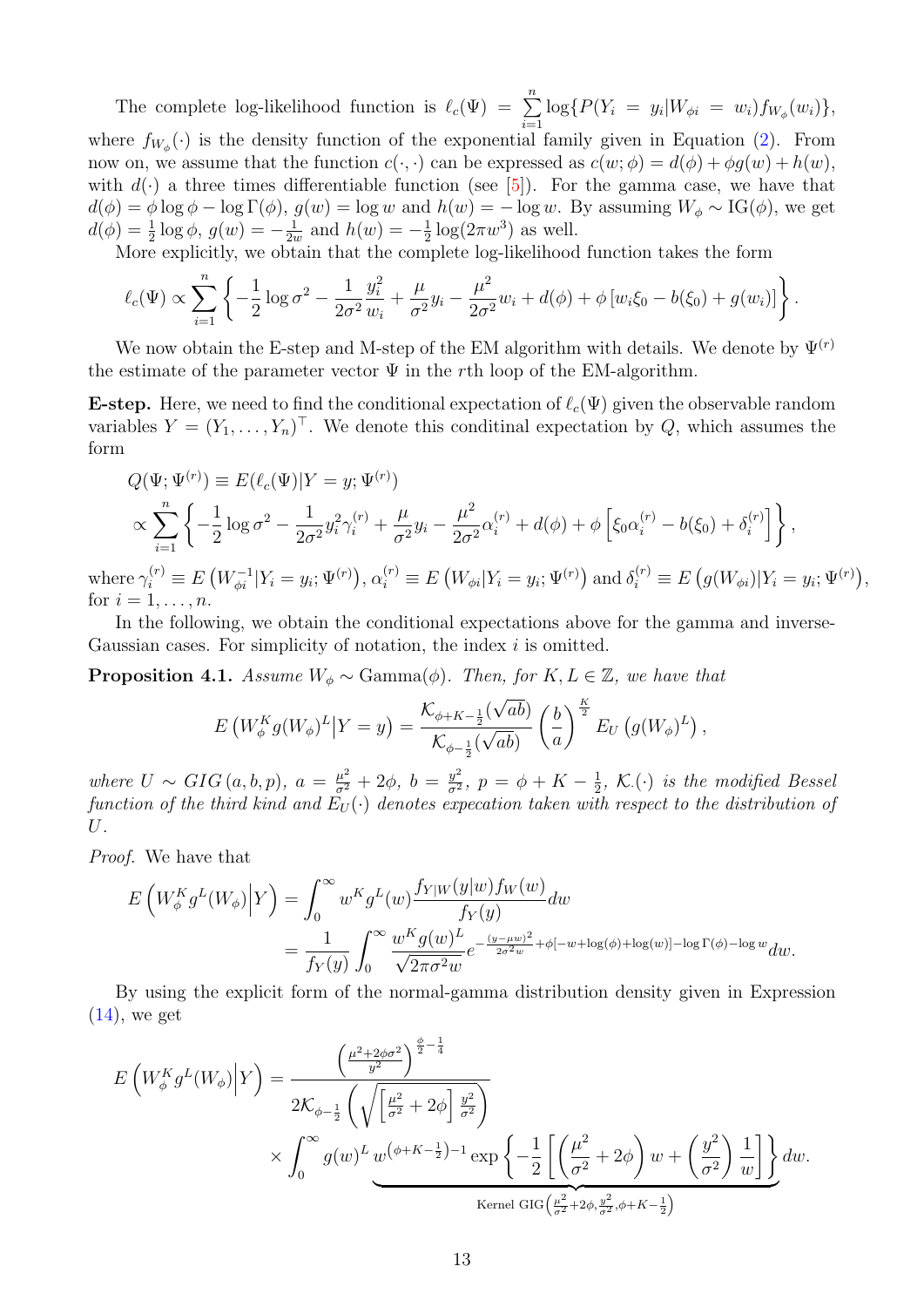Denoting  $U \sim GIG(a, b, p)$  with  $a = \frac{\mu^2}{\sigma^2} + 2\phi$ ,  $b = \frac{y^2}{\sigma^2}$  and  $p = \phi + K - \frac{1}{2}$  $\frac{1}{2}$  and noting that the integrand above is the kernel of a GIG density function, we obtain the desired result.

**Example 12.** Let  $Y = \mu W_{\phi} + \sigma \sqrt{W_{\phi}} Z$  with  $Z \sim N(0, 1)$  and  $W_{\phi} \sim \text{Gamma}(\phi)$  independent of each other,  $\mu \in \mathbb{R}$ ,  $\sigma^2 > 0$  and  $\phi > 0$ . Replacing  $(K, L) = (1, 0)$ ,  $(K, L) = (-1, 0)$  and  $(K, L) = (0, 1)$  in the previous proposition, we get

$$
\alpha \equiv E(W_{\phi}|Y=y) = \frac{\mathcal{K}_{\phi+\frac{1}{2}}\left(\sqrt{\left(\frac{\mu^2}{\sigma^2}+2\phi\right)\left(\frac{y^2}{\sigma^2}\right)}\right)}{\mathcal{K}_{\phi-\frac{1}{2}}\left(\sqrt{\left(\frac{\mu^2}{\sigma^2}+2\phi\right)\left(\frac{y^2}{\sigma^2}\right)}\right)} \left(\frac{y^2}{\mu^2+2\phi\sigma^2}\right)^{\frac{1}{2}},
$$

$$
\gamma \equiv E\left(W_{\phi}^{-1}|Y=y\right) = \frac{\mathcal{K}_{\phi-\frac{3}{2}}\left(\sqrt{\left(\frac{\mu^2}{\sigma^2}+2\phi\right)\left(\frac{y^2}{\sigma^2}\right)}\right)}{\mathcal{K}_{\phi-\frac{1}{2}}\left(\sqrt{\left(\frac{\mu^2}{\sigma^2}+2\phi\right)\left(\frac{y^2}{\sigma^2}\right)}\right)} \left(\frac{y^2}{\mu^2+2\phi\sigma^2}\right)^{-\frac{1}{2}}
$$

and

$$
\delta = E(\log W_{\phi}|Y=y) = \frac{1}{2}\log\left(\frac{\mu^2 + 2\phi\sigma^2}{y^2}\right) + \frac{\mathcal{K}'_{\phi-\frac{1}{2}}\left(\sqrt{\left(\frac{\mu^2}{\sigma^2} + 2\phi\right)\left(\frac{y^2}{\sigma^2}\right)}\right)}{\mathcal{K}_{\phi-\frac{1}{2}}\left(\sqrt{\left(\frac{\mu^2}{\sigma^2} + 2\phi\right)\left(\frac{y^2}{\sigma^2}\right)}\right)}.
$$

<span id="page-13-0"></span>We now present explicit expressions for the conditional expectation for the NIG case. **Proposition 4.2.** Consider  $W_{\phi} \sim IG(\phi)$ . Then, for  $K, L \in \mathbb{Z}$ , we obtain that

$$
E\left(W_{\phi}^K g(W_{\phi})^L \big| Y = y\right) = \frac{\mathcal{K}_{K-1}(\sqrt{ab})}{\mathcal{K}_{-1}(\sqrt{ab})} \left(\frac{b}{a}\right)^{\frac{K}{2}} E_U\left(g(W_{\phi})^L\right),
$$

where  $U \sim GIG(a, b, p)$ ,  $a = \frac{\mu^2}{\sigma^2} + \phi$ ,  $b = \frac{y^2}{\sigma^2} + \phi$ . Proof. We have that

$$
E\left(W_{\phi}^{K}g(W_{\phi})^{L}|Y=y\right) = \int_{0}^{\infty} w^{K}g^{L}(w)\frac{f_{Y|W}(y|w)f_{W}(w)}{f_{Y}(y)}dw
$$
  
= 
$$
\frac{1}{f_{Y}(y)}\int_{0}^{\infty} w^{K}g(w)^{L}\frac{1}{\sqrt{2\pi\sigma^{2}w}}e^{-\frac{(y-\mu w)^{2}}{2\sigma^{2}w}}e^{-\frac{\phi}{2}\left(w+\frac{1}{w}\right)+\frac{1}{2}\left(\log\phi-\log(2\pi w^{3})\right)}dw.
$$

Let  $f_Y(y)$  be the NIG density function as given in [\(15\)](#page-8-2) and denote  $U \sim GIG(a, b, p)$  with  $a = \frac{\mu^2}{\sigma^2} + \phi$ ,  $b = \frac{y^2}{\sigma^2} + \phi$  and  $p = K - 1$ . It follows that

$$
E\left(W_{\phi}^{K}g(W_{\phi})^{L}\middle|Y=y\right) = \frac{\left(\frac{y^{2}+\phi\sigma^{2}}{\mu^{2}+\phi\sigma^{2}}\right)^{\frac{1}{2}}}{\mathcal{K}_{-1}\left(\sqrt{\left(\frac{\mu^{2}}{\sigma^{2}}+\phi\right)\left(\frac{y^{2}}{\sigma^{2}}+\phi\right)}\right)}
$$

$$
\times \int_{0}^{\infty} g(w)^{L} w^{(K-1)-1} \exp\left\{-\frac{1}{2}\left[\left(\frac{\mu^{2}}{\sigma^{2}}+\phi\right)w+\left(\frac{y^{2}}{\sigma^{2}}+\phi\right)\frac{1}{w}\right]\right\} dw
$$
  
Kernel  $\text{GIG}\left(\frac{\mu^{2}}{\sigma^{2}}+\phi,\frac{y^{2}}{\sigma^{2}}+\phi,K-1\right)$ 
$$
= \frac{\mathcal{K}_{K-1}(\sqrt{ab})}{\mathcal{K}_{-1}(\sqrt{ab})}\left(\frac{b}{a}\right)^{\frac{K}{2}} E_{U}\left(g(W_{\phi})^{L}\right).
$$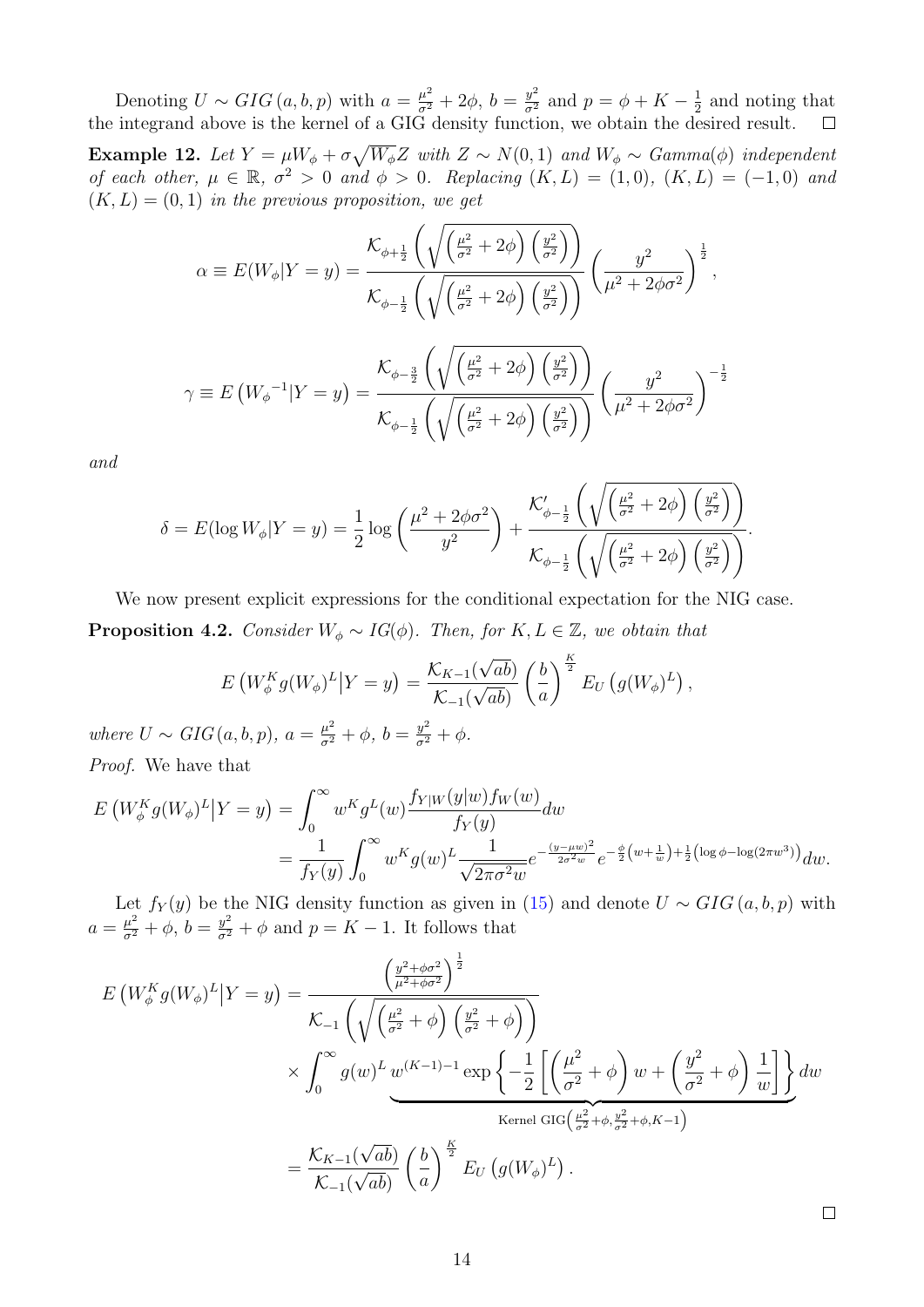**Example 13.** By considering the NIG case and applying Proposition [4.2](#page-13-0) with  $(K, L) = (1, 0)$ ,  $(K, L) = (-1, 0)$  and  $(K, L) = (0, 1)$ , we obtain

$$
\alpha \equiv E(W_{\phi}|Y=y) = \frac{\mathcal{K}_{0}\left(\sqrt{\left(\frac{\mu^{2}}{\sigma^{2}}+\phi\right)\left(\frac{y^{2}}{\sigma^{2}}+\phi\right)}\right)}{\mathcal{K}_{-1}\left(\sqrt{\left(\frac{\mu^{2}}{\sigma^{2}}+\phi\right)\left(\frac{y^{2}}{\sigma^{2}}+\phi\right)}\right)} \left(\frac{y^{2}+\phi\sigma^{2}}{\mu^{2}+\phi\sigma^{2}}\right)^{\frac{1}{2}},
$$
\n
$$
\gamma \equiv E\left(W_{\phi}^{-1}|Y=y\right) = \frac{\mathcal{K}_{-2}\left(\sqrt{\left(\frac{\mu^{2}}{\sigma^{2}}+\phi\right)\left(\frac{y^{2}}{\sigma^{2}}+\phi\right)}\right)}{\mathcal{K}_{-1}\left(\sqrt{\left(\frac{\mu^{2}}{\sigma^{2}}+\phi\right)\left(\frac{y^{2}}{\sigma^{2}}+\phi\right)}\right)} \left(\frac{y^{2}+\phi\sigma^{2}}{\mu^{2}+\phi\sigma^{2}}\right)^{-\frac{1}{2}} and
$$
\n
$$
\delta \equiv E\left(-\frac{1}{2W_{\phi}}|Y=y\right) = -\frac{1}{2}\gamma.
$$

**M-step.** This step of the EM-algorithm consists in maximizing the function  $Q \equiv Q(\Psi; \Psi^{(r)})$ . The score function associated to this function is

$$
\frac{\partial Q}{\partial \mu} = \frac{1}{\sigma^2} \sum_{i=1}^n \left\{ y_i - \mu \alpha_i^{(r)} \right\},
$$
  
\n
$$
\frac{\partial Q}{\partial \sigma^2} = -\frac{n}{2\sigma^2} + \frac{1}{2(\sigma^2)^2} \sum_{i=1}^n \left\{ y_i^2 \gamma_i^{(r)} - 2\mu y_i + \mu^2 \alpha_i^{(r)} \right\},
$$
  
\n
$$
\frac{\partial Q}{\partial \phi} = n(d'(\phi) - b(\xi_0)) + \sum_{i=1}^n \left\{ \xi_0 \alpha_i^{(r)} + \delta_i^{(r)} \right\}.
$$

The estimate of  $\Psi$  in the  $(r+1)$ th loop of the EM-algorithm is obtained as the solution of the system of equations  $\partial Q(\Psi; \Psi^{(r)})/\partial \Psi = 0$ . After some algebra, we get

$$
\mu^{(r+1)} = \frac{\sum_{i=1}^{n} y_i}{\sum_{i=1}^{n} \alpha_i^{(r)}}, \quad \sigma^{2(r+1)} = \frac{1}{n} \sum_{i=1}^{n} \left( y_i^2 \gamma_i^{(r)} - 2\mu^{(r+1)} y_i + \mu^{(r+1)}^2 \alpha_i^{(r)} \right) \quad \text{and}
$$

$$
\phi^{(r+1)} = v \left( b(\xi_0) - \frac{\xi_0}{n} \sum_{i=1}^{n} \alpha_i^{(r)} - \frac{1}{n} \sum_{i=1}^{n} \delta_i^{(r)} \right),
$$

where  $v(\cdot)$  is the inverse function of  $d'(\cdot)$ .

 $\overline{p}$ 

We now describe brielfy how the EM-algorithm works. As initial guess for  $\Psi^{(0)}$  we can take the MM estimates. Update the conditional expectations with the previous EM-estimates, denoted by  $\Psi^{(r)}$ , as well as the Q-function. Next step is to find the maximum global point of the Q-function, say  $\Psi^{(r+1)}$ , which is provided in closed form above. Check if some convergence criterion is satisfied, for instance  $||\Psi^{(r+1)} - \Psi^{(r)}||/||\Psi^{(r)}|| < \epsilon$ , for some small  $\epsilon > 0$ . If this criterion is satisfied, the current EM-estimate is returned. Otherwise, update the previous EM-estimate by the current one and perform the above algorithm again until convergence is achieved.

The standard error of the parameter estimates can be obtained through the observed information matrix in  $[20]$ , which is given by

<span id="page-14-0"></span>
$$
I(\Psi) = E\left(-\frac{\partial l_c(\Psi)^2}{\partial \Psi \partial \Psi^T}|Y\right) - E\left(\frac{\partial l_c(\Psi)}{\partial \Psi}\frac{\partial l_c(\Psi)^T}{\partial \Psi}|Y\right).
$$
(18)

The elements of this information matrix for the NEF laws are provided in the Appendix.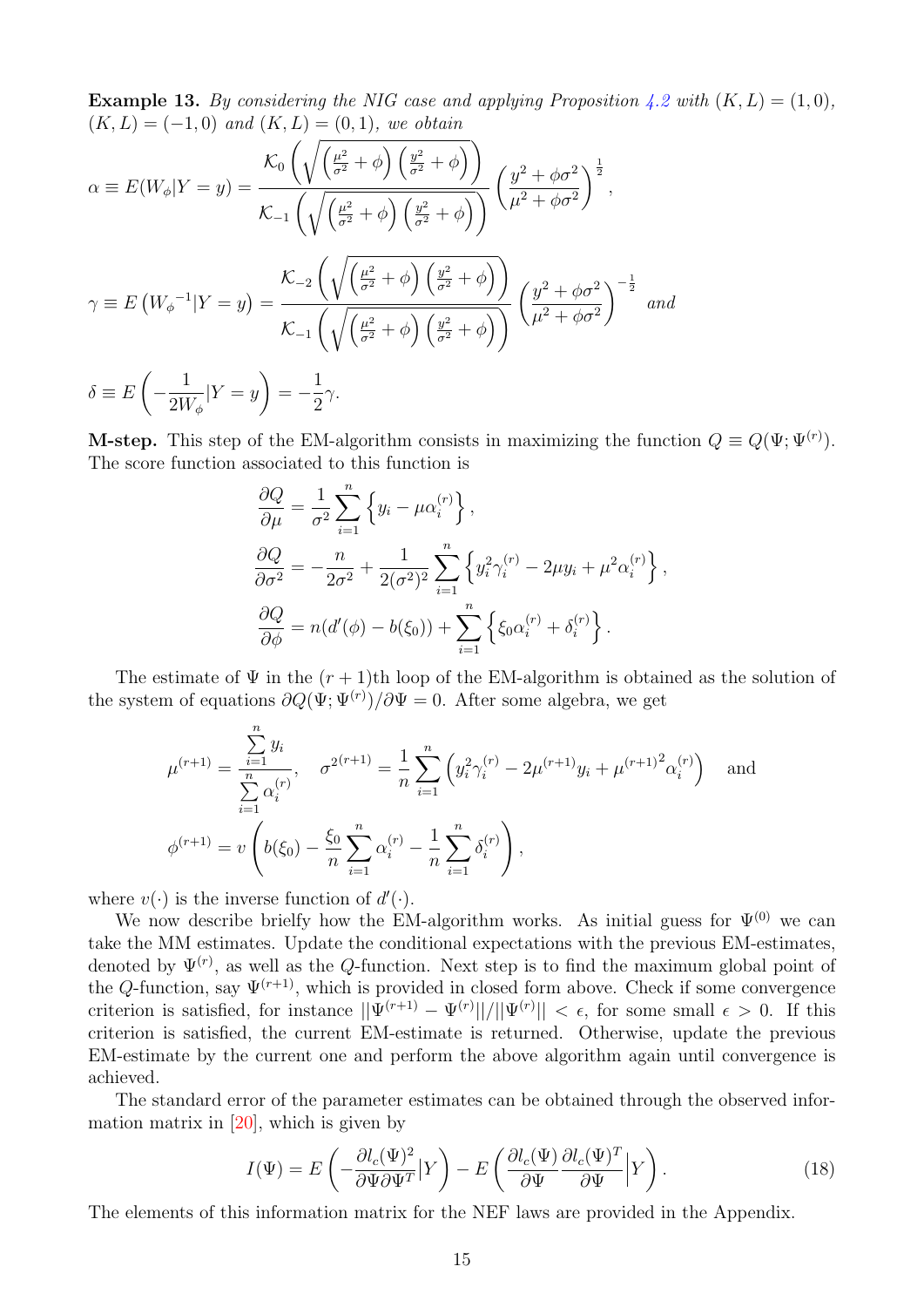### <span id="page-15-0"></span>5 Simulation

In this section we present a small Monte Carlo study for comparing the performance of the EM-algorithm and the method of moments for estimating the parameters of the NEF laws. We also check the estimation of the standard errors obtained from the observed information matrix via EM-algorithm.

We consider the cases where data are generated from the normal-gamma and NIG distributions. To generate from these distributions, we use the stochastic representation  $Y \stackrel{d}{=}$  $\mu W_\phi + \sigma \sqrt{W_\phi} Z$ , where  $Z \sim N(0, 1)$  independent of  $W_\phi$ , which is  $\text{Gamma}(\phi)$  or  $\text{IG}(\phi)$  distributed, respectively. We set the true parameter vector  $\Psi = (\mu, \sigma^2, \phi) = (3, 4, 2)$  and sample sizes  $n = 30, 50, 100, 150, 200, 500, 1000$ . We run a Monte Carlo simulation with 5000 replicas. Further, we use the MM estimates as initial guesses for the EM-algorithm and consider its convergence criterion to be the one proposed in Subsection [4.2](#page-11-0) with  $\epsilon = 10^{-4}$ .

Figures [3](#page-16-0) and [4](#page-17-0) present boxplots of the estimates of the parameters based on the EMalgorithm and method of moments for some sample sizes under the normal gamma and NIG distributions, respectively. Overall, the bias and variance of the estimates go to 0 as the sample size increases, as expected. Let us now discuss each case with more details.

Concerning the parameter  $\mu$ , both methods yield similar results under normal gamma and NIG assumptions. On the other hand, regarding the estimation of the parameters  $\sigma^2$  and  $\phi$ , the EM-algorithm has a superior performance over the method of moments in all cases considered for both normal gamma and NIG distributions. We observe that the method of moments yields a considerable bias, even for sample sizes  $n = 200, 500, 1000$ , in constrast with EM-approach which produces unbiased estimates even for sample sizes  $n = 50, 100$ .

Another problem of the MM estimator is that it can produce estimates out of the parameter space. Under the normal gamma distribution, the percentages of negative estimates for  $\sigma^2$ and/or  $\phi$  with sample sizes  $n = 30, 50, 100, 150, 200, 500, 1000$  were respectively 6.34%, 4.72%. 3.18%, 2.5%, 0.24%, 0.18% and 0.24%. The respective percentages for the NIG case were respectively 3.12%, 1.34%, 0.74%, 0.66%, 0.62%, 0.24% and 0.04%. In these cases, the Monte Carlo replicas were discarted and new values were generated. It is worth to mention that some huge outlier estimates were yielded by the method of moments (for small sample sizes). They cannot be seen from the plots due to the scale of the boxplots, which were chosen to give a clear view of the big picture.

We finish this section by presenting the estimation of the standard errors of the EMestimates based on the information matrix given in [\(18\)](#page-14-0). Tables [1](#page-18-1) and [2](#page-18-2) show the standard error of the estimates of the parameters (empirical) and the mean of the standard errors obtained from the information matrix (theoretical) for normal gamma and NIG cases, respectively, for some sample sizes. From these tables, we observe a good agreement between the empirical and the estimated theoretical standard errors, mainly for sample sizes  $n \geq 100$ , for both normal gamma and NIG distributions.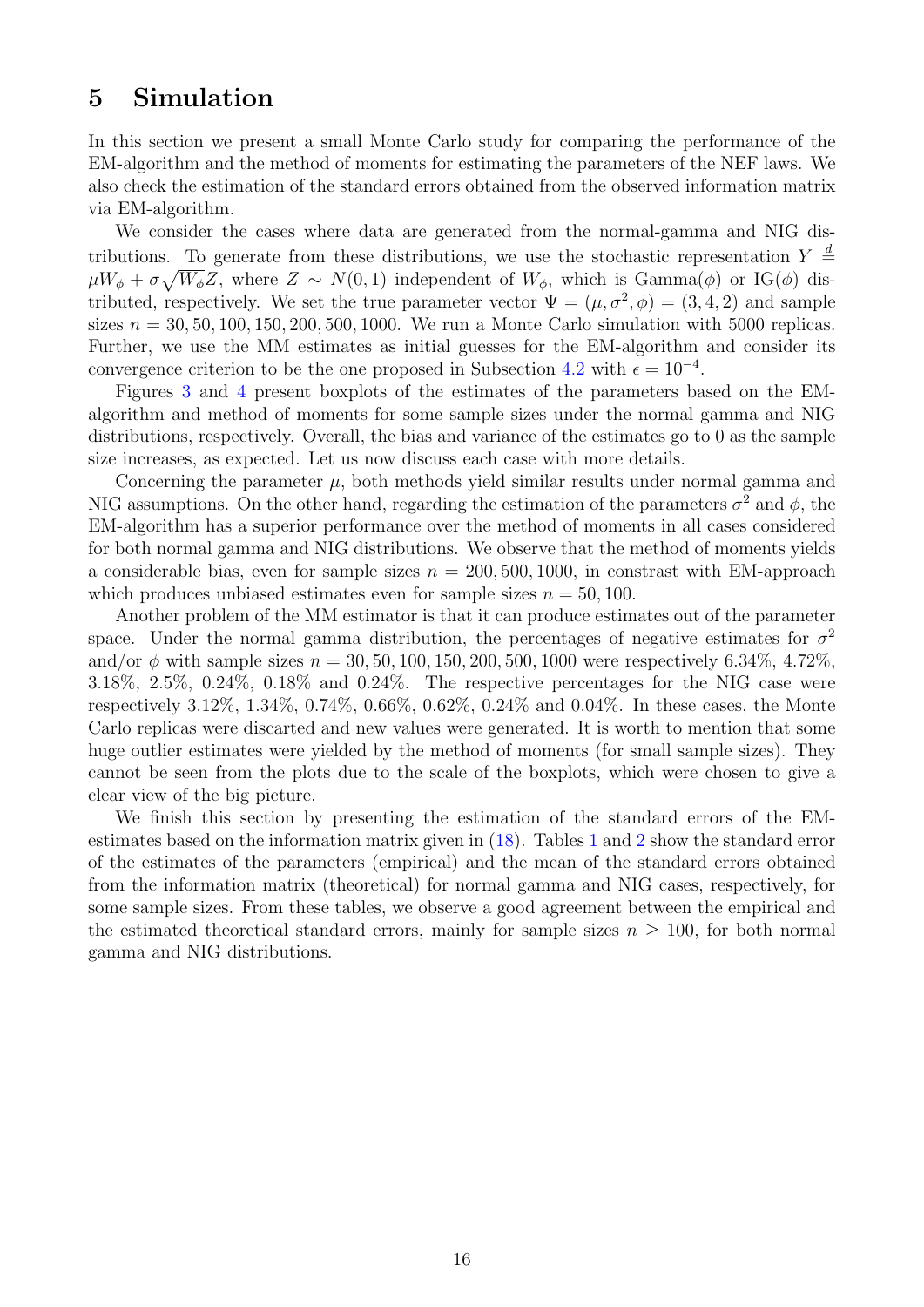<span id="page-16-0"></span>

Figure 3 Boxplots with the estimates of  $\mu$ ,  $\sigma^2$  and  $\phi$  obtained based on the EM-algorithm and method of moments under normal gamma distribution. Dotted horizontal lines indicate the true value of the parameter.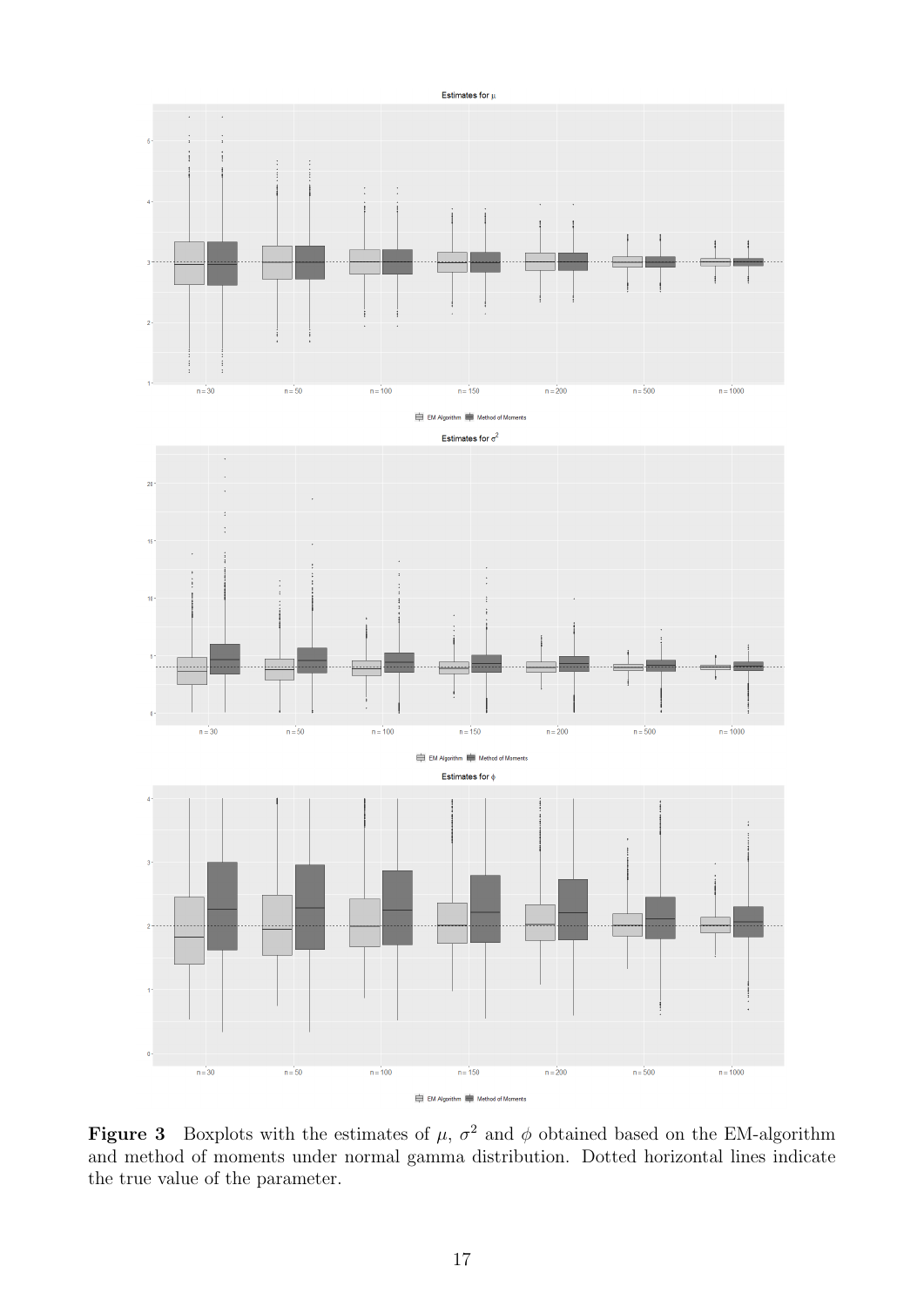<span id="page-17-0"></span>

Figure 4 Boxplots with the estimates of  $\mu$ ,  $\sigma^2$  and  $\phi$  obtained based on the EM-algorithm and method of moments under normal inverse-Gaussian distribution. Dotted horizontal lines indicate the true value of the parameter.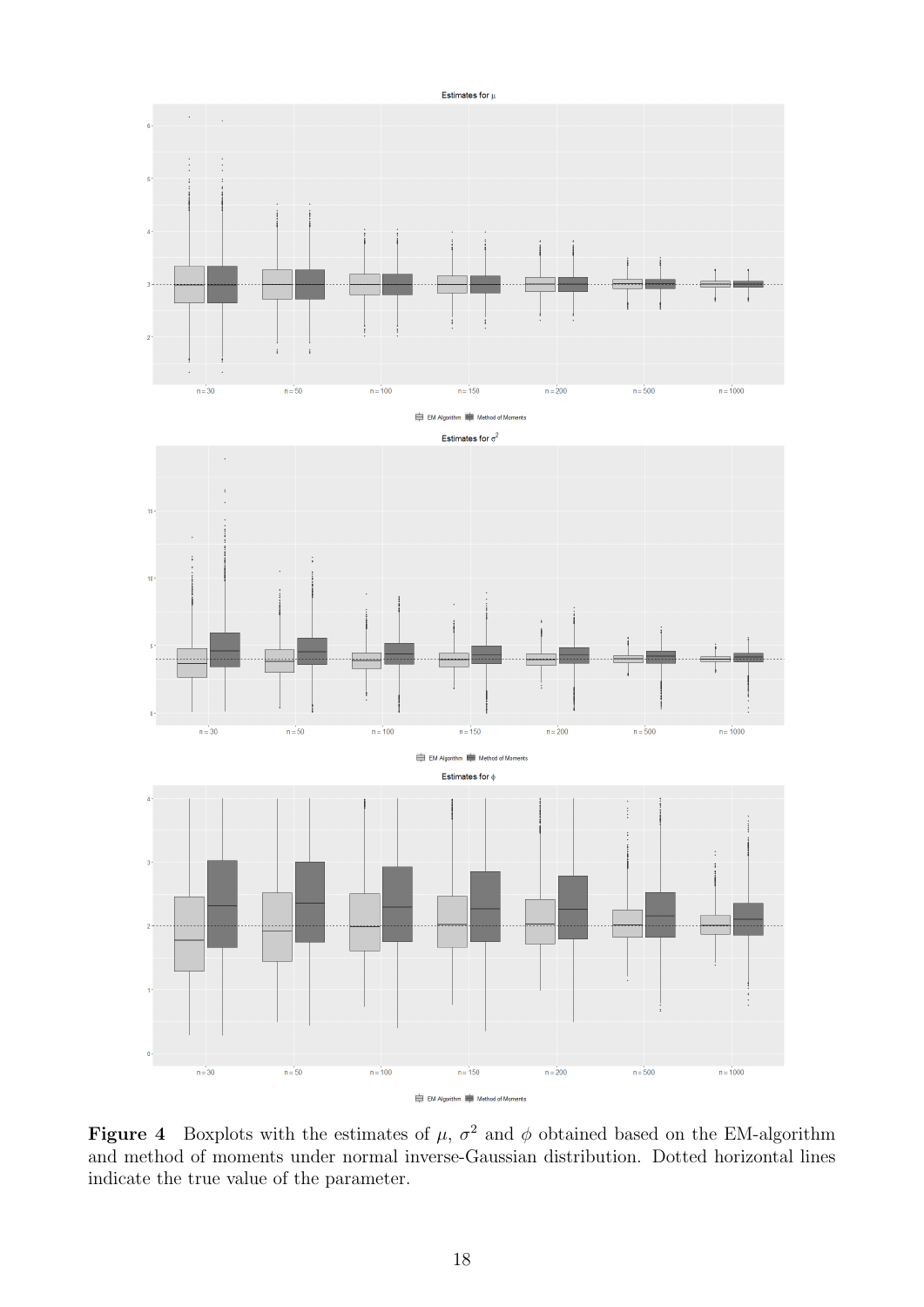|            |             | $\mu$  | $\sigma^2$ | φ      |
|------------|-------------|--------|------------|--------|
| $n=30$     | Empirical   | 0.5251 | 1.7598     | 6.3974 |
|            | Theoretical | 0.5227 | 1.6458     | 4.9593 |
| $n=50$     | Empirical   | 0.4144 | 1.3670     | 3.6329 |
|            | Theoretical | 0.4073 | 1.2927     | 2.1497 |
| $n=100$    | Empirical   | 0.2937 | 0.9669     | 0.8815 |
|            | Theoretical | 0.2899 | 0.9242     | 0.7585 |
| $n = 150$  | Empirical   | 0.2376 | 0.7768     | 0.6010 |
|            | Theoretical | 0.2368 | 0.7533     | 0.5414 |
| $n = 200$  | Empirical   | 0.2096 | 0.6723     | 0.4754 |
|            | Theoretical | 0.2056 | 0.6558     | 0.4529 |
| $n=500$    | Empirical   | 0.1313 | 0.4195     | 0.2727 |
|            | Theoretical | 0.1302 | 0.4159     | 0.2658 |
| $n = 1000$ | Empirical   | 0.0910 | 0.2957     | 0.1851 |
|            | Theoretical | 0.0922 | 0.2948     | 0.1846 |

<span id="page-18-1"></span>Table 1 Empirical and theoretical standard errors of parameter estimates under normal gamma assumption.

<span id="page-18-2"></span>Table 2 Empirical and theoretical standard errors of parameter estimates under normal inverse-Gaussian assumption.

|            |             | $\mu$  | $\sigma^2$ | φ       |
|------------|-------------|--------|------------|---------|
| $n=30$     | Empirical   | 0.5349 | 1.6942     | 21.5352 |
|            | Theoretical | 0.5287 | 1.6094     | 21.2078 |
| $n=50$     | Empirical   | 0.4067 | 1.3139     | 11.3969 |
|            | Theoretical | 0.4099 | 1.2545     | 6.1186  |
| $n = 100$  | Empirical   | 0.2890 | 0.8872     | 1.2192  |
|            | Theoretical | 0.2901 | 0.8849     | 0.9936  |
| $n = 150$  | Empirical   | 0.2376 | 0.7379     | 0.7910  |
|            | Theoretical | 0.2374 | 0.7280     | 0.6852  |
| $n = 200$  | Empirical   | 0.2083 | 0.6385     | 0.6106  |
|            | Theoretical | 0.2057 | 0.6309     | 0.5596  |
| $n=500$    | Empirical   | 0.1325 | 0.4013     | 0.3391  |
|            | Theoretical | 0.1303 | 0.4000     | 0.3266  |
| $n = 1000$ | Empirical   | 0.0903 | 0.2765     | 0.2295  |
|            | Theoretical | 0.0921 | 0.2827     | 0.2254  |

### <span id="page-18-0"></span>6 Real data application

We here apply the NEF laws and the proposed EM-algorithm in a real data to illustrate their usefulness in practical situations. We consider daily log-returns of Petrobras stock from Jan 1st 2010 to Dec 31th 2018, which consists of 2263 observations. These data can be obtained through the website <https://finance.yahoo.com/>. Denote  $P_t$  being the stock price at time t and  $Y_t = \log(P_t/P_{t-1})$  the log-return, for  $t = 1, \ldots, n$ , where n denotes the sample size; in this application,  $n = 2263$ . According to [\[27\]](#page-21-12), if  $N_{\lambda}$  is the number of market transactions in an interval of time (one day, for example), with  $\lambda$  denoting the mean number of transactions, each of these transactions have an associated return, here denoted by  $X_j$ , which are a sequence of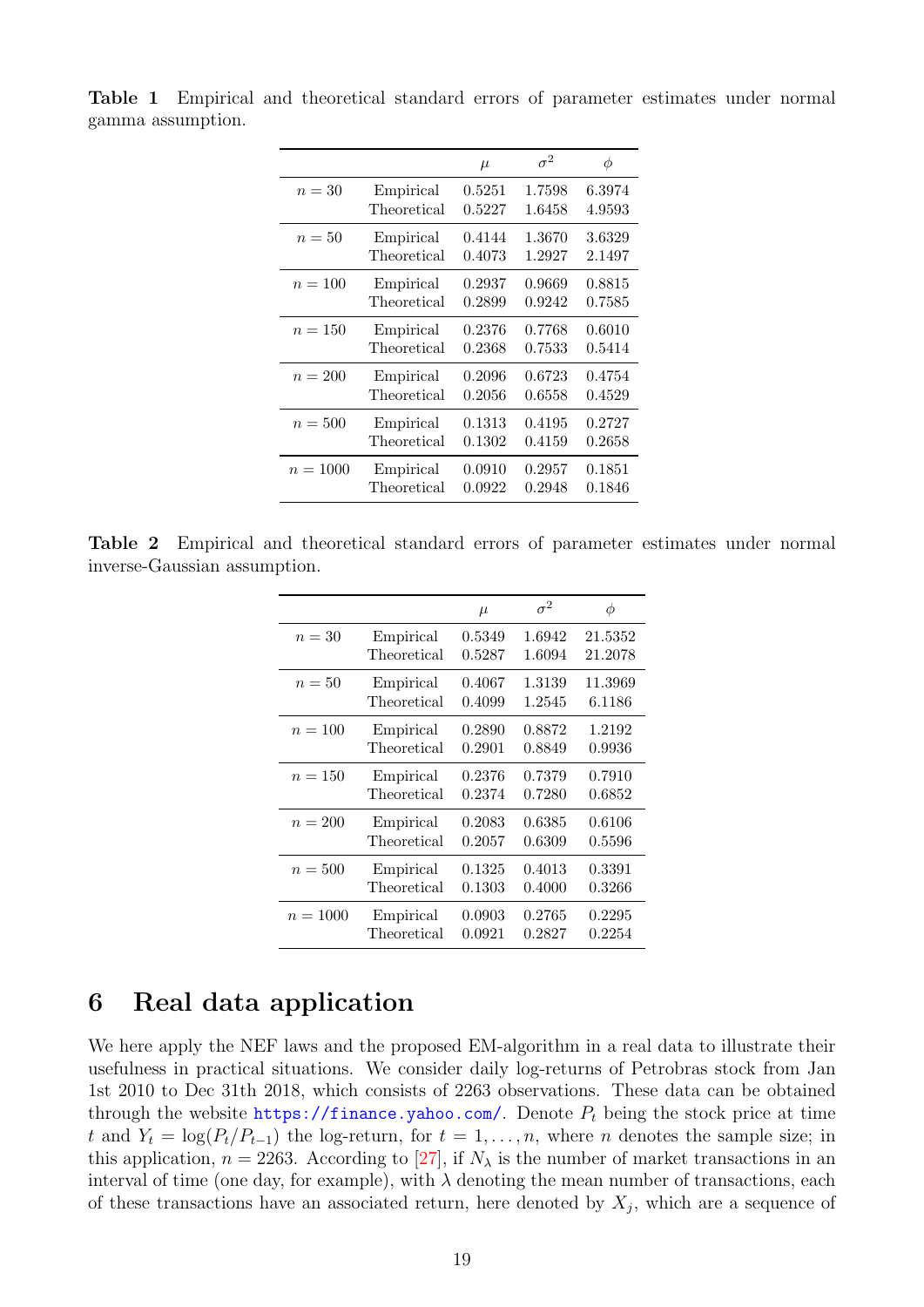i.i.d. random variables with finite variance. Therefore, under these assumptions, we have that  $Y_t = \log(P_t/P_{t-1}) = \sum_{j=1}^{N_{\lambda}} X_j$ . The number of daily transactions of the Petrobras stock is high due to its liquidity, in other words, the mean number of transactions  $\lambda$  is high. This justifies the modeling of these stocks through a NEF class of distributions due to Theorem [2.2.](#page-3-3)

<span id="page-19-0"></span>Table 3 Estimates of the parameters with their respective standard errors (in parentheses) for the daily log-return of Petrobras stock prices under normal, normal gamma (NG) and NIG models.

| Model      |                                                    | Estimates |                |
|------------|----------------------------------------------------|-----------|----------------|
|            | $\mu$                                              |           |                |
| Normal     | $-0.0006(0.0007)$ 0.0010 (0.0001)                  |           | $\infty$       |
| NG.        | $-0.0006(0.0006)$ 0.0009 (0.0001)                  |           | 1.3105(0.1105) |
| <b>NIG</b> | $-0.0006$ (0.0006) 0.0010 (0.0001) 0.8201 (0.1161) |           |                |

Table [3](#page-19-0) shows the maximum likelihood estimates of the parameters based on the normal distribution and the EM-estimates for the normal gamma and NIG models. The standard errors are also provided in this table. All models provide similar estimates for the mean and scale parameters as expected. We emphasize that the parameter  $\phi$  controls the departure from the normal distribution. By taking  $\phi \to \infty$ , we obtain the normal law as a limiting case of the NEF class. The estimates for this parameter under both normal gamma and NIG models indicate some departure from the normal distribution.

<span id="page-19-1"></span>This comment is better supported by Figure [5,](#page-19-1) which provides the histogram of the data with the estimated densities of the normal, normal gamma and NIG laws. We can observe that the normal gamma and NIG densities capture well the peak, in contrast with the normal density.



Mixed Normal-Gamma - Mixed Normal-Inverse Gaussian --- Norma

Figure 5 Histogram of daily log-returns of Petrobras stock price with fitted normal, NG and NIG densities.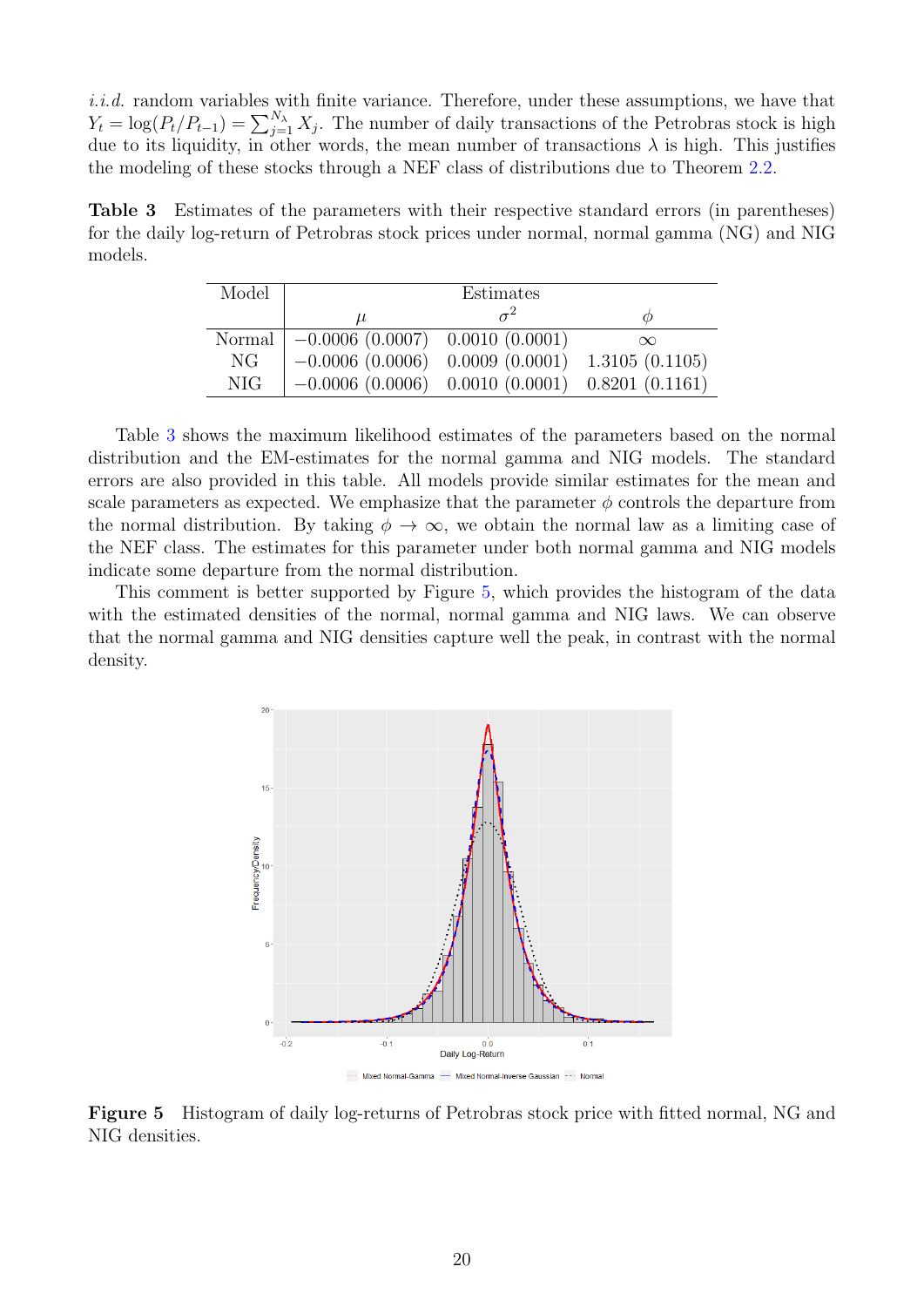<span id="page-20-9"></span>

Figure 6 QQ plots of the daily log-returns of Petrobras stock for the fitted normal, normal gamma and NIG laws.

To check goodness-of-fit of the models, we consider qq-plots, which consist in plotting the empirical quantiles against the fitted ones. A well-fitted model provides a qq-plot looking like a linear function  $y = x$ . Figure [6](#page-20-9) exhibits the qq-plots based on the normal, NG and NIG fitted models. From this figure, we clearly observe that the normal distribution is not suitable for modeling the log-returns, which was already expected. We also notice that both NG and NIG models provide satisfactory fits, being the last one capturing better the tails. We stress that the modeling of tails is an important task in the study of financial data. For this particular dataset presented in this section, we recommend the use of the NIG law.

## References

- <span id="page-20-7"></span>[1] Abramowitz, M. and Stegun, I.A., Handbook of Mathematical Functions. Dover Publications, New York, 1965.
- <span id="page-20-4"></span>[2] Barndorff-Nielsen, O.E., Normal inverse gaussian distributions and stochastic volatility modelling. Scandinavian Journal of Statistics. 24, 1-13, 1997.
- <span id="page-20-8"></span>[3] Barndorff-Nielsen, O.E., Kent, J. Srensen, M., Normal variance-mean mixtures and z distributions. International Statistical Review. 50, 145-159, 1982.
- <span id="page-20-2"></span>[4] BARRETO-SOUZA, W., Long-term survival models with overdispersed number of competing causes. Computational Statistics and Data Analysis. 91, 51-63, 2015.
- <span id="page-20-3"></span>[5] Barreto-Souza, W. and Simas, A.B., General mixed Poisson regression models with varying dispersion. Statistics and Computing. 26, 1263-1280, 2016.
- <span id="page-20-1"></span>[6] Bening, V.E. and Korolev, V.Yu., On an application of the Student distribution in the theory of probability and mathematical statistics. Theory of Probability and its Applications. 49, 377-391, 2005.
- <span id="page-20-5"></span>[7] Dempster, A.P. Laird, N.M. and Rubin, D.B., Maximum likelihood from incomplete data via the EM algorithm. Journal of the Royal Statistical Society - Series B. 39, 1-38, 1977.
- <span id="page-20-0"></span>[8] EMBRECHTS, P., KLUPPELBERG, C. AND MIKOSCH, T., Modelling Extremal Events for Insurance and Finance. Springer, Berlin, 2003.
- <span id="page-20-6"></span>[9] Feller, W., An Introduction to Probability Theory and its Applications vol. 2, 2nd edition. Wiley, New York, 1971.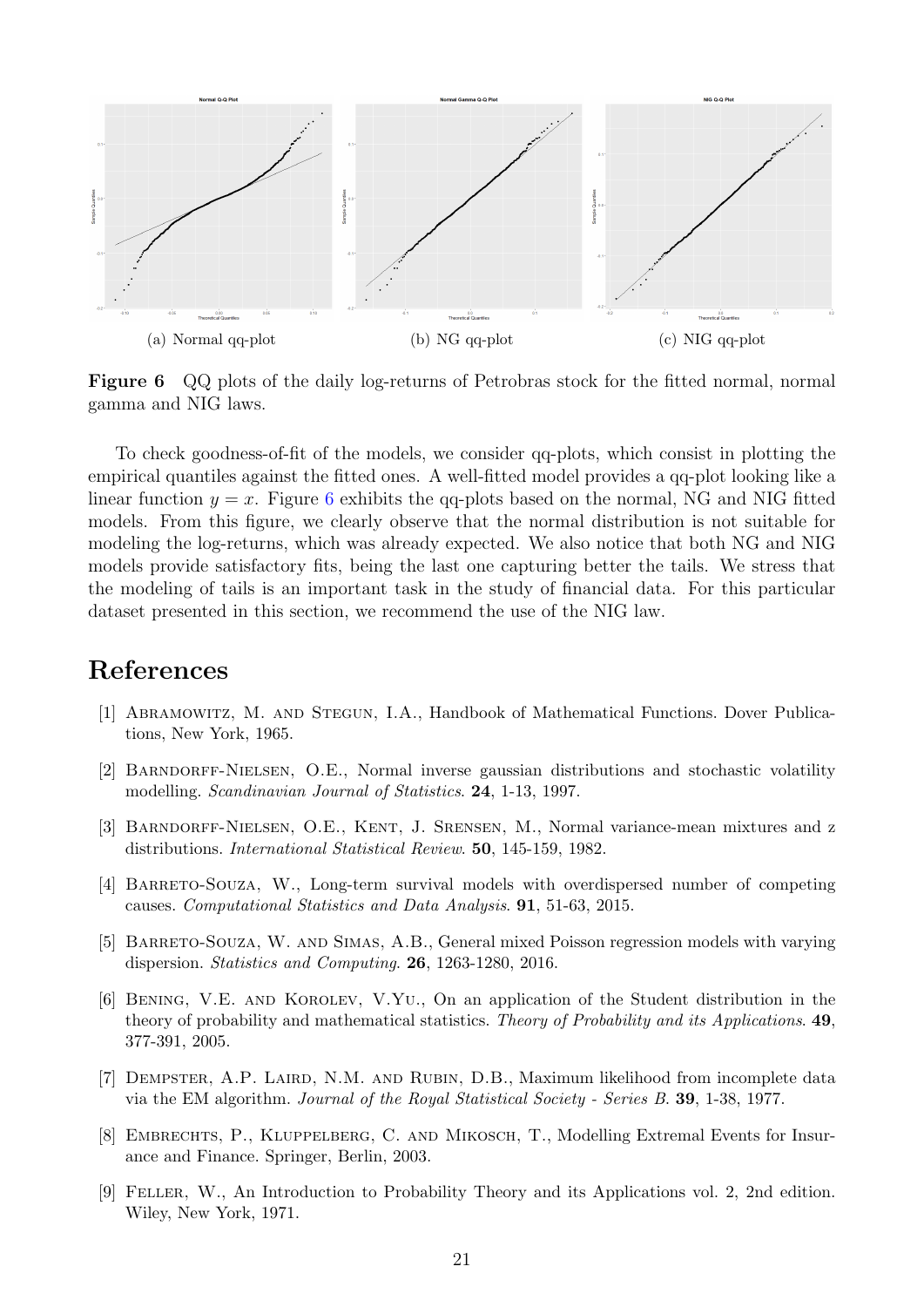- <span id="page-21-7"></span>[10] Gavrilenko, S.V. and Korolev, V.Yu., Convergence rate estimates for mixed Poisson random sums. Sistemy i Sredstva Informatiki. special issue, 248-257, 2006.
- <span id="page-21-0"></span>[11] GNEDENKO, B.V. AND KOROLEV, V.YU., Random Summation: Limit Theorems and Applications. Boca Raton, FL: CRC Press, 1996.
- <span id="page-21-17"></span>[12] Gut, A., Probability: A Graduate Course. New York, Springer, 2013.
- <span id="page-21-3"></span>[13] KALASHNIKOV, V., Geometric Sums: Bounds for Rare Events with Applications, Kluwer Acad. Publ., Dordrecht, 1997.
- <span id="page-21-6"></span>[14] Karlis, D. and Xekalaki, E., Mixed Poisson distributions. International Statistical Review. 73, 35-58, 2005.
- <span id="page-21-10"></span>[15] Korolev, V.Yu. and Dorofeeva, A., Bounds of the accuracy of the normal approximation to the distributions of random sums under relaxed moment conditions. Lithuanian Mathematical Journal. 57, 38-58, 2017.
- <span id="page-21-9"></span>[16] Korolev, V.Yu. and Shevtsova, I.G., An improvement of the Berry-Esseen inequality with applications to Poisson and mixed Poisson random sums. Scandinavian Actuarial Journal. 2012, 81-105, 2012.
- <span id="page-21-13"></span>[17] Korolev, V.Yu. and Zeifman, A., Generalized negative binomial distributions as mixed geometric laws and related limit theorems. Lithuanian Mathematical Journal. 59, 366-388, 2019.
- <span id="page-21-5"></span>[18] KOTZ, S., KOZUBOWSKI, T. AND PODGORSKI, K, The Laplace Distribution and Generalizations: A Revisit with Applications to Communications, Economics, Engineering, and Finance. Springer, 2001.
- <span id="page-21-14"></span>[19] KOZUBOWSKI, T.J. AND RACHEV, S.T., The theory of geometric stable distributions and its use in modeling financial data. European Journal of Operational Research. 74, 310-324, 1994.
- <span id="page-21-18"></span>[20] Louis, T.A., Finding the observed information matrix when using the EM algorithm. Journal of the Royal Statistical Society - Series B. 44, 226-233, 1982.
- <span id="page-21-15"></span>[21] MITTNIK, S. AND RACHEV, S.T., Alternative multivariate stable distributions and their applications to financial modeling. In Stable Processes and Related Topics, 9-13, 1990.
- <span id="page-21-1"></span>[22] Paulsen, J., Ruin models with investment income. Probability Surveys. 5, 416-434, 2008.
- <span id="page-21-2"></span>[23] Puig, P. and Barquinero, J.F., An application of compound Poisson modelling to biological dosimetry. Proceedings of the Royal Society A. 467, 897-910, 2010.
- <span id="page-21-4"></span>[24] RÉNYI, A., A characterization of the Poisson process. Translated in: P. Turan, ed., Selected Papers of Alfréd Rényi, Vol. I (Akad. Kiado, Budapest, 1976), 622-628, 1956.
- <span id="page-21-16"></span>[25] Sampson, A.R., Characterizing exponential family distributions by moment generating functions. Annals of Statistics. 3, 747-753, 1975.
- <span id="page-21-11"></span>[26] Shevtsova, I.G., Convergence rate estimates in the global CLT for compound mixed Poisson distributions. Theory of Probability and its Applications. 63, 72–93, 2018.
- <span id="page-21-12"></span>[27] SCHLUTER, C. AND TREDE, M., Weak convergence to the Student and Laplace distributions. Journal of Applied Probability. **53**, 121-129, 2016.
- <span id="page-21-8"></span>[28] West, M., On scale mixtures of normal distributions. Biometrika. 74, 646-648, 1987.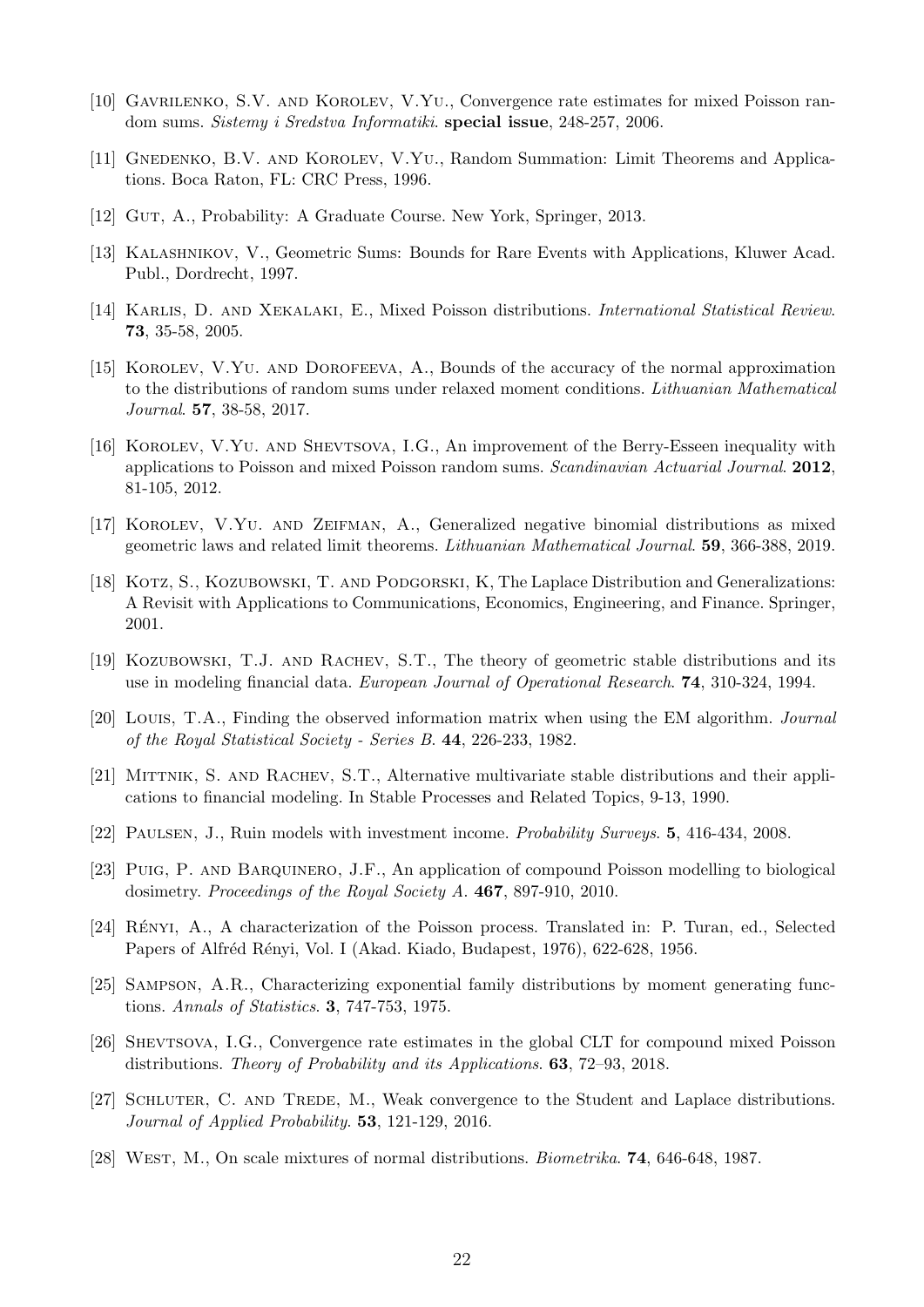## Appendix

Define the conditional expectations  $\alpha_i = E\left(W_{\phi_i}|Y_i\right), \gamma_i = E\left(W_{\phi_i}^{-1}|Y_i\right), \delta_i = E\left(g(W_{\phi_i})|Y_i\right),$  $\lambda_i = E\left(W_{\phi_i}^2\right)$  $\mathcal{L}^{2}[Y_i], \tau_i = E\left(W_{\phi_i}g(W_{\phi_i})|Y_i\right), \nu_i = E\left(g(W_{\phi_i})^2|Y_i\right), \rho_i = E\left(W_{\phi_i}^{-2}|Y_i\right) \text{ and } \varphi_i = \mathcal{L}^{2}[Y_i]$  $E\left(W_{\phi_i}^{-1}g(W_{\phi_i})\big| Y_i\right)$ , for  $i=1,\ldots,n$ .

The elements of the observed information matrix are given by the following expressions:

$$
E\left(-\frac{\partial^2 l_c}{\partial \mu^2} |Y\right) = \frac{1}{\sigma^2} \sum_{i=1}^n \alpha_i, \quad E\left(-\frac{\partial^2 l_c}{\partial (\sigma^2)^2} |Y\right) = \frac{1}{(\sigma^2)^3} \sum_{i=1}^n \left\{ y_i^2 \gamma_i - 2\mu y_i + \mu^2 \alpha_i \right\} - \frac{n}{2(\sigma^2)^2},
$$
  
\n
$$
E\left(-\frac{\partial^2 l_c}{\partial \phi^2} |Y\right) = -n d''(\phi), \quad E\left(-\frac{\partial^2 l_c}{\partial \mu \partial \sigma^2} |Y\right) = \frac{1}{(\sigma^2)^2} \sum_{i=1}^n \left\{ y_i - \mu \alpha_i \right\}, \quad E\left(-\frac{\partial^2 l_c}{\partial \mu \partial \phi} |Y\right) = 0,
$$
  
\n
$$
E\left(\left(\frac{\partial l_c}{\partial \mu}\right)^2 |Y\right) = \frac{1}{(\sigma^2)^2} \left[\left(\sum_{i=1}^n y_i\right)^2 - 2\mu \sum_{i=1}^n y_i \sum_{i=1}^n \alpha_i + \mu^2 \left(\sum_{i=1}^n \lambda_i + \sum_{i \neq j} \alpha_i \alpha_j\right)\right],
$$
  
\n
$$
E\left(\left(\frac{\partial l_c}{\partial \sigma^2}\right)^2 |Y\right) = \frac{\mu^4}{4(\sigma^2)^4} \left(\sum_{i=1}^n \lambda_i + \sum_{i \neq j} \alpha_i \alpha_j\right) + \left(-\frac{n}{2\sigma^2} - \frac{\mu}{(\sigma^2)^2} \sum_{i=1}^n y_i\right)
$$
  
\n
$$
\times \left(-\frac{n}{2\sigma^2} + \frac{1}{(\sigma^2)^2} \sum_{i=1}^n \left\{y_i^2 \gamma_i - \mu y_i + \mu^2 \alpha_i\right\}\right) + \frac{1}{4(\sigma^2)^4} \left(\sum_{i=1}^n y_i^2 \rho_i + \sum_{i \neq j} y_i^2 \gamma_i y_j^2 \gamma_j\right)
$$
  
\n
$$
+ \frac{\mu^2}{2(\sigma^2)^4} \left(\sum_{i=1}^n y_i^2 + \sum_{i \neq j} \alpha_i y_j^2 \gamma_j\right), \quad E
$$